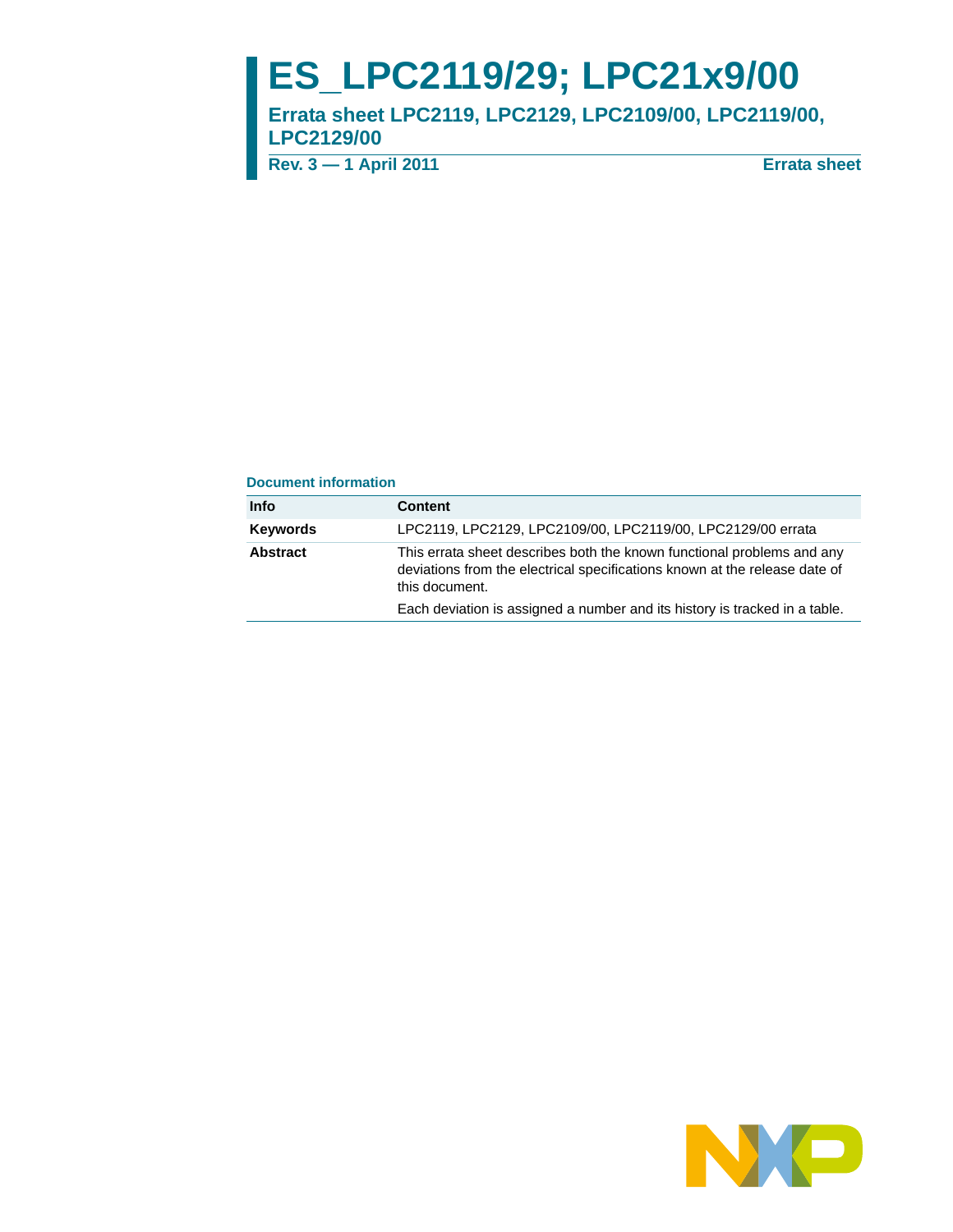## **Errata sheet LPC21x9; LPC21x9/00**

#### **Revision history**

| Rev | Date     | <b>Description</b>                                                                                                                                                                                                         |
|-----|----------|----------------------------------------------------------------------------------------------------------------------------------------------------------------------------------------------------------------------------|
| 3   | 20110401 | • The format of this errata sheet has been redesigned to comply with the new identity<br>guidelines of NXP Semiconductors.<br>Added ADC.7.<br>• Combined errata for LPC2109/19/29 into one document.<br>• Corrected Note.1 |
| 2.1 | 20060517 | Previous version.                                                                                                                                                                                                          |

## **Contact information**

For more information, please visit: **http://www.nxp.com**

For sales office addresses, please send an email to: **salesaddresses@nxp.com**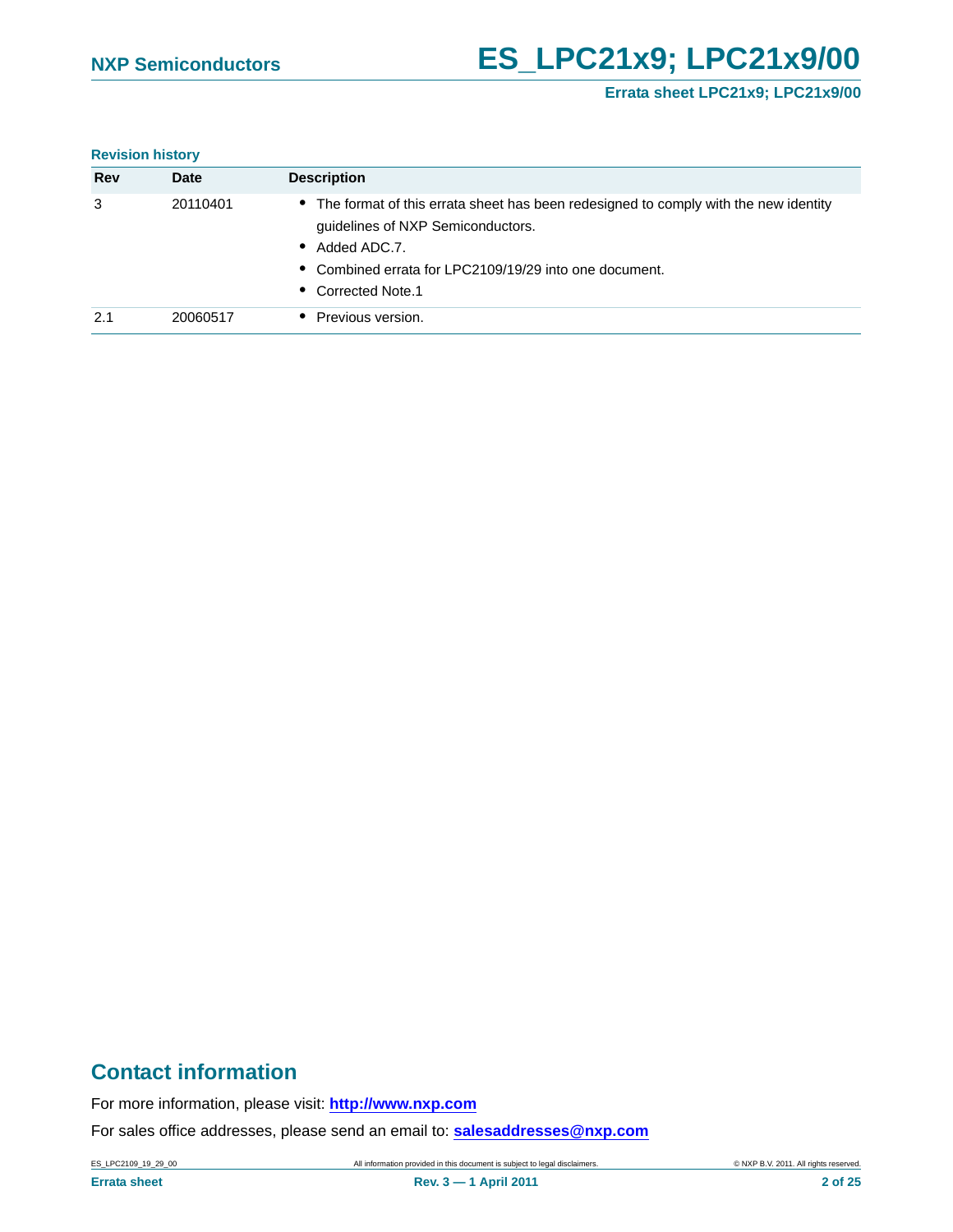## <span id="page-2-0"></span>**1. Product identification**

The LPC2119/29 devices typically have the following top-side marking:

LPC21xxxxx

xxxxxxx

xxYYWW R

The LPC2109/19/29/00 devices typically have the following top-side marking:

LPC21xxxxx /00 xxxxxxx xxYYWW R

The last letter in the last line (field 'R') will identify the device revision. This Errata Sheet covers the following revisions of the LPC2119, LPC2129, LPC2109/00, LPC2119/00, and LPC2129/00:

#### **Table 1. Device revision table**

| <b>Revision identifier (R)</b> | <b>Revision description</b> |
|--------------------------------|-----------------------------|
| ʻA'                            | First device revision       |
| 'В'                            | Second device revision      |

Field 'YY' states the year the device was manufactured. Field 'WW' states the week the device was manufactured during that year.

## <span id="page-2-1"></span>**2. Errata overview**

#### **Table 2. Functional problems table**

| <b>Functional</b><br>problems | <b>Short description</b>                                           | <b>Revision identifier</b> | <b>Detailed description</b> |
|-------------------------------|--------------------------------------------------------------------|----------------------------|-----------------------------|
| IAP.1                         | No return from IAP erase/program call                              | 'A', 'B'                   | Section 3.1                 |
| ADC.1                         | First two ADC conversions in burst mode from same<br>channel       | 'A', 'B'                   | Section 3.2                 |
| ADC.2                         | First conversion from channel specified by previous<br>SEL setting | 'A', 'B'                   | Section 3.3                 |
| ADC.3                         | Incorrect scan pattern                                             | 'A', 'B'                   | Section 3.4                 |
| ADC.4                         | Global powerdown does not power down the ADC                       | 'A', 'B'                   | Section 3.5                 |
| ADC.5                         | Edge triggered ADC conversion start error                          | 'A', 'B'                   | Section 3.6                 |
| ADC.6                         | Writing to ADCR while conversion in progress                       | 'A', 'B'                   | Section 3.7                 |
| SPI.1                         | Unintentional clearing of SPI interrupt flag                       | 'A', 'B'                   | Section 3.8                 |
| SPI.2                         | Incorrect shifting of data in slave mode at lower<br>frequencies   | 'A', 'B'                   | Section 3.9                 |
| EXTINT.1                      | Corruption of VPBDIV via EXTPOLAR or EXTMODE                       | 'A', 'B'                   | Section 3.10                |
| EXTINT <sub>.2</sub>          | Incorrect setting of EXTMODE and/or EXTPOLAR                       | 'A', 'B'                   | Section 3.11                |
| CAP.1                         | Problem when selecting P0.21 as a capture 1.3 input<br>(timer1)    | 'A', 'B'                   | Section 3.12                |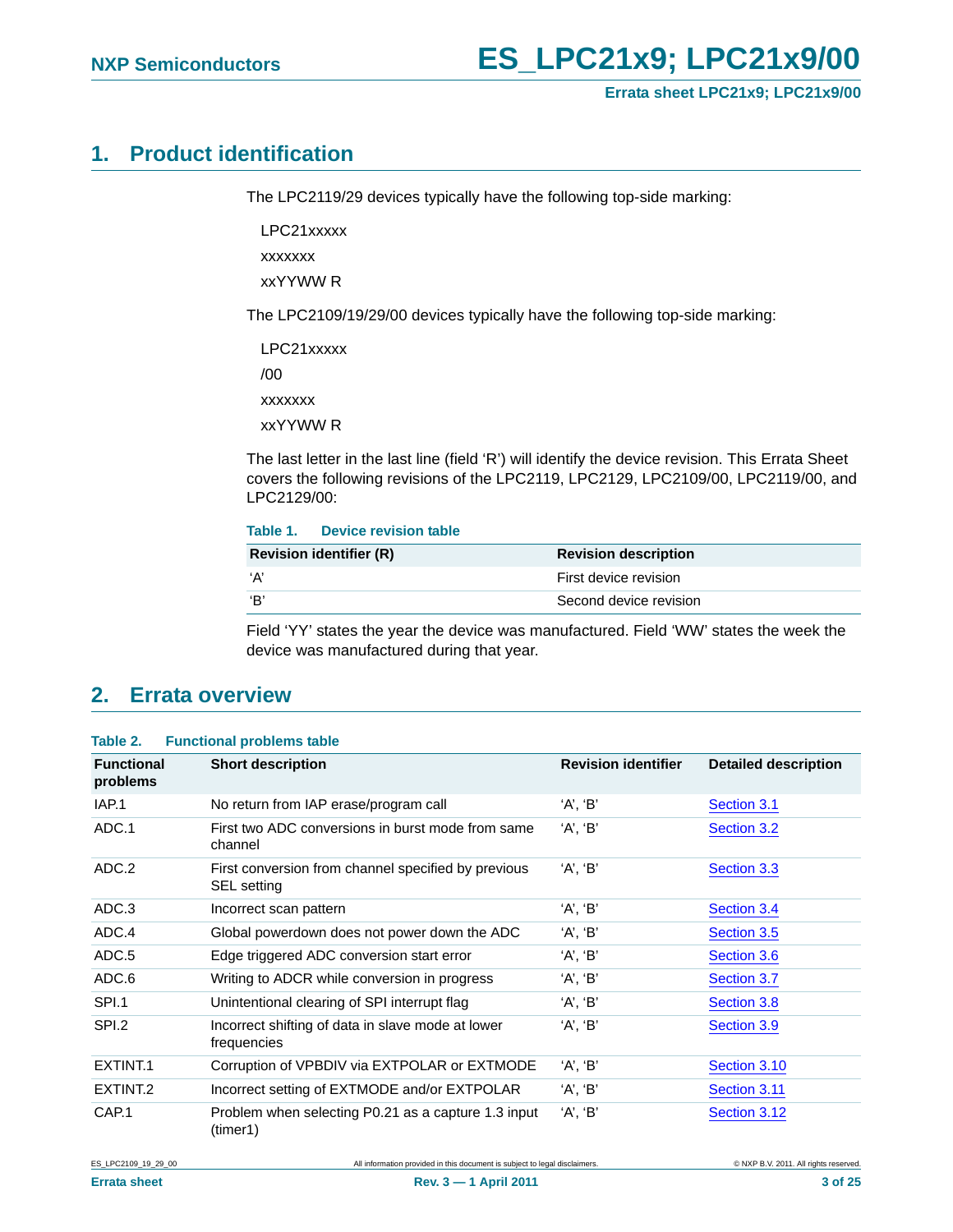**Errata sheet LPC21x9; LPC21x9/00**

| <b>Functional</b><br>problems | <b>Short description</b>                                                | <b>Revision identifier</b> | <b>Detailed description</b> |
|-------------------------------|-------------------------------------------------------------------------|----------------------------|-----------------------------|
| VPBDIV.1                      | Incorrect read of VPBDIV                                                | 'A', 'B'                   | Section 3.13                |
| CORE.1                        | Incorrect load of the link register                                     | 'A', 'B'                   | Section 3.14                |
| Timer.1                       | Missed Interrupt Potential                                              | 'A', 'B'                   | Section 3.15                |
| PWM.1                         | Missed Interrupt Potential for Match Functionality                      | 'A', 'B'                   | Section 3.16                |
| Timer <sub>0.1</sub>          | Match 0.1 is not connected to P0.5                                      | 'A', 'B'                   | Section 3.17                |
| UART.1                        | Coinciding VPB read and hardware register update                        | 'A', 'B'                   | Section 3.18                |
| CAN.1                         | CAN bus activity does not wake from power down<br>mode                  | 'A', 'B'                   | Section 3.19                |
| CAN <sub>.2</sub>             | No wake up from CAN sleep mode using SM bit                             | 'A', 'B'                   | Section 3.20                |
| CAN <sub>.3</sub>             | Shared access for Identifier Look-Up Table (LUT)                        | 'A', 'B'                   | Section 3.21                |
| CAN.4                         | Triple Transmit Buffer function not working correctly                   | 'A', 'B'                   | Section 3.22                |
| CAN <sub>.5</sub>             | Handling Reset Mode and Abort Transmission                              | 'A', 'B'                   | Section 3.23                |
| CAN.6                         | LUTerrAd register does not function                                     | 'A', 'B'                   | Section 3.24                |
| CAN.7                         | Receiving messages while arbitration is lost                            | 'A', 'B'                   | Section 3.25                |
| Reset.1                       | Device does not power up correctly under certain<br>internal conditions | ʻA'                        | Section 3.26                |
| ADC.7                         | External sync inputs not operational                                    | 'A', 'B'                   | Section 3.27                |

#### **Table 2. Functional problems table** *…continued*

#### **Table 3. AC/DC deviations table**

| AC/DC<br>deviations | <b>Short description</b>                                                       | <b>Product version(s)</b> | <b>Detailed description</b> |
|---------------------|--------------------------------------------------------------------------------|---------------------------|-----------------------------|
| $V_{IH}$ .1         | Incompatibility of actual $V_{H}$ levels as compared to<br>those specified     | 'A', 'B'                  | Section 4.1                 |
| $V_3.1$             | Leakage current on $V_3$ due to External Interrupt and/or 'A', 'B'<br>ADC pins |                           | Section 4.2                 |
| AIN <sub>x.1</sub>  | Corruption of an ADC conversion                                                | 'A'. 'B'                  | Section 4.3                 |

#### **Table 4. Errata notes table**

| <b>Errata notes</b> | <b>Short description</b>                                       | <b>Revision identifier</b> | Detailed description |
|---------------------|----------------------------------------------------------------|----------------------------|----------------------|
| Note.1              | Pin TD1 (pin 10) must not be driven LOW during reset. 'A', 'B' |                            | Section 5.1          |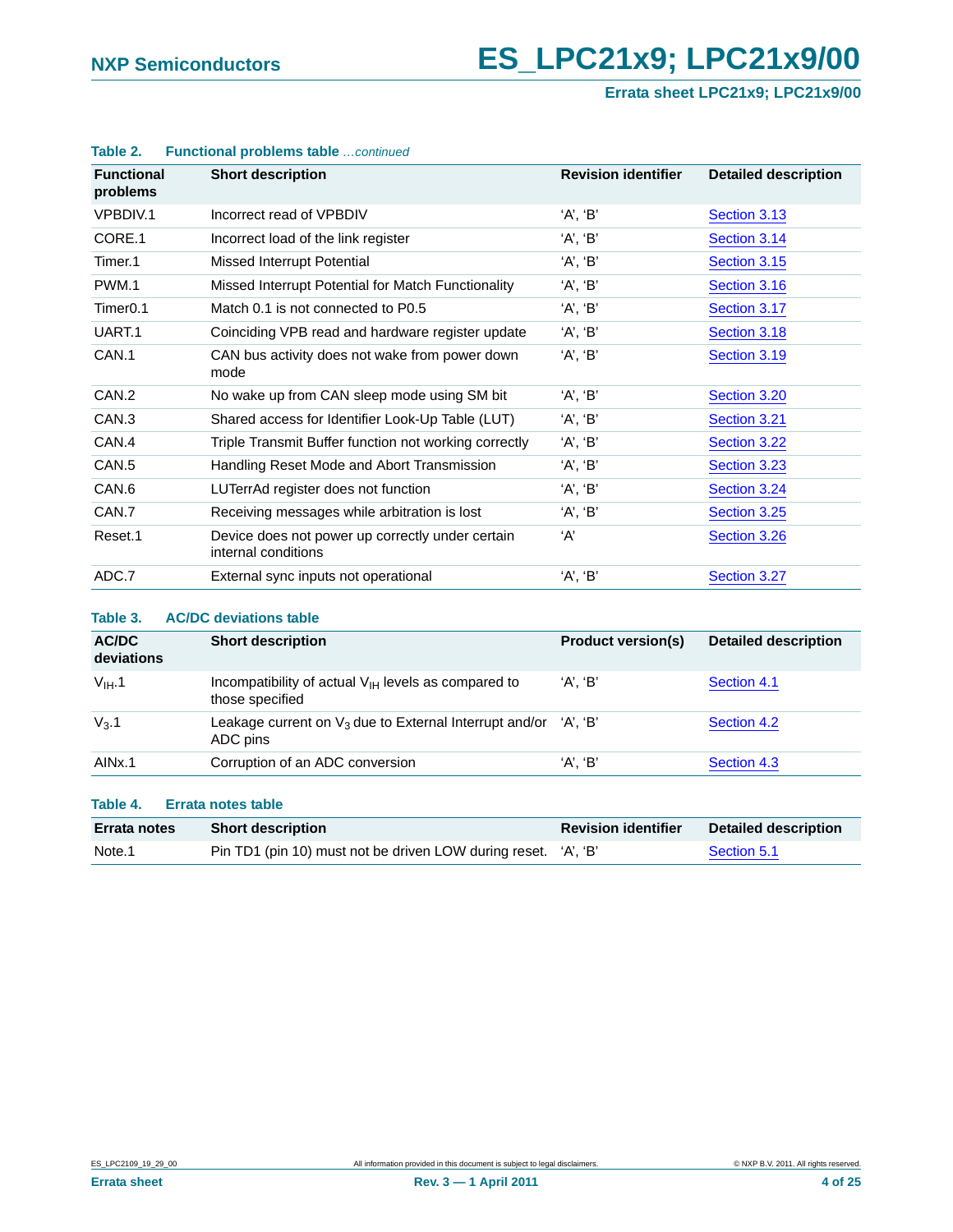# <span id="page-4-1"></span><span id="page-4-0"></span>**3. Functional problems detail**

## **3.1 IAP.1: Flash memory programming interface timing problem**

#### <span id="page-4-2"></span>**Introduction:**

The Flash memory on the LPC2119/29 offers In-Application Programming (IAP) functionality. The IAP routines are part of the on-chip boot loader software, which controls the interface between the digital logic and the Flash memory. Please note that all programming methods (JTAG, ISP, IAP) use IAP calls.

#### <span id="page-4-3"></span>**Problem:**

Due to a timing problem in the interface between the Flash block and the digital logic the following problem may occur:

If the boot loader revision in the device is previous to V1.63 then in up to 10 % of the devices the Flash memory interface, at some point during an IAP programming or erase operation, may never return from the IAP call. Please note that devices that pass the IAP programming are functional and do not suffer from any long-term reliability problems.

LPC2119 devices with a date code prior to 0423 (manufactured before week 23 in 2004) or LPC2129 devices with a date code prior to 0425 (manufactured before week 25 in 2004) are generally affected by this problem unless you receive devices with updated boot loader software from your distributor. Parts marked with a date code later than 0423 (LPC2119) or 0425 (LPC2129) are not affected by this problem. Please refer to page 3 of this document for details on how to identify the date code.

#### <span id="page-4-4"></span>**Work-around:**

1. The on-chip boot-loader software can be updated via ISP to correct this issue. The boot loader update files can be downloaded here:

http://www.nxp.com/files/products/standard/microcontrollers/utilities/lpc2000\_bl\_update.zip

The boot-loader version can be read out using the NXP Flash ISP Utility which can be found here:

http://www.nxp.com/files/products/standard/microcontrollers/utilities/lpc2000\_flash\_utility.zip

2. Limiting the external clock frequency to 12 MHz AND making sure the on-chip PLL is turned OFF while programming any part of the Flash memory reduces the likelihood of the occurrence significantly. During In-System-Programming the PLL is turned off by default.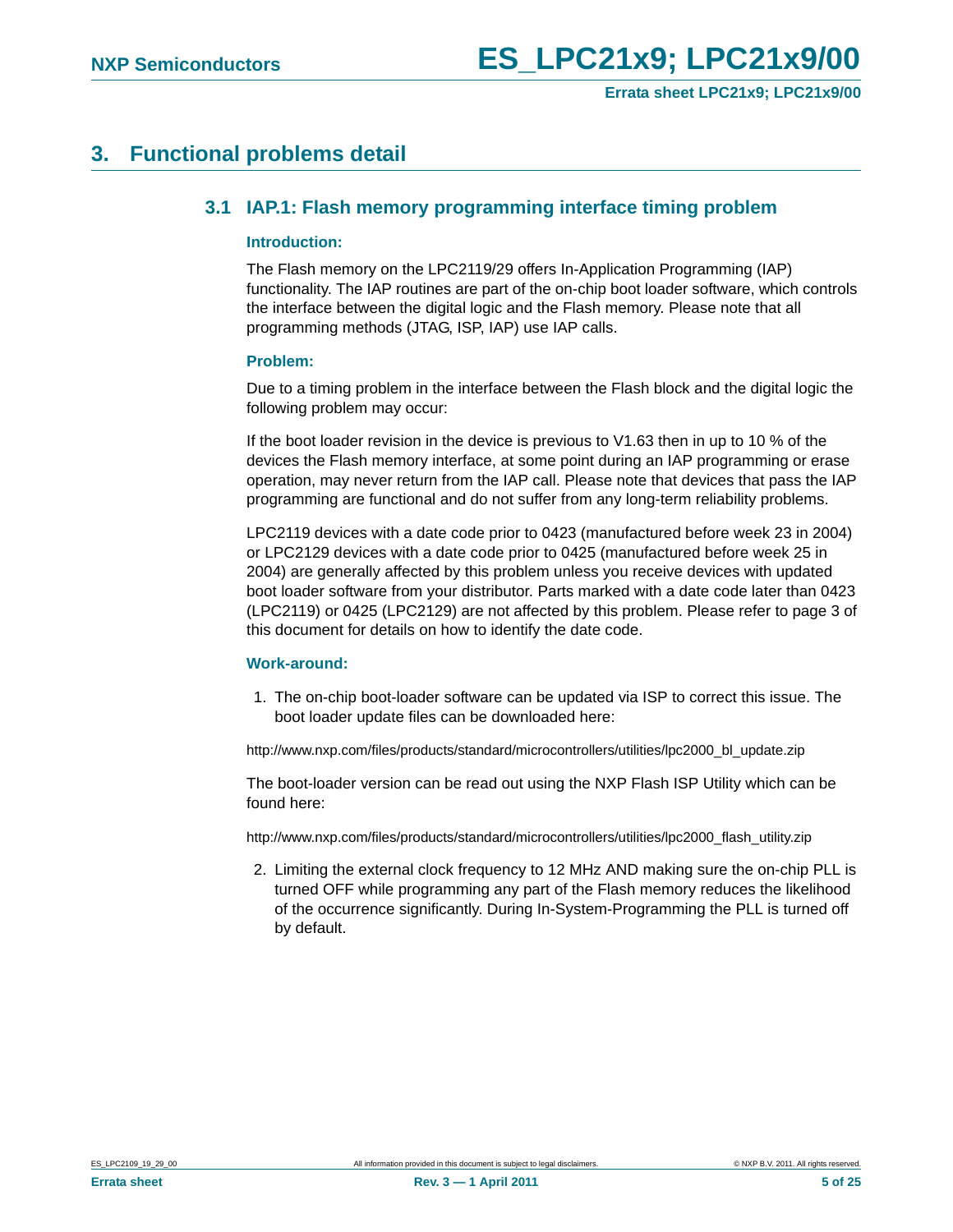## <span id="page-5-0"></span>**3.2 ADC.1: First two ADC conversions in burst mode from same channel**

#### <span id="page-5-2"></span>**Introduction:**

In burst mode the A/D converter does repeated conversions at the rate selected by the CLKS field in the ADCR, scanning (if necessary) through the pins selected by 1s in the SEL field. The first conversion after the start corresponds to the least-significant 1 in the SEL field, then higher numbered 1-bits (pins) if applicable. Repeated conversions can be terminated by clearing this bit.

#### <span id="page-5-3"></span>**Problem:**

In burst conversion mode, the first two conversions (after setting the mode) will be of the same, lowest-numbered, of the selected channels.

#### <span id="page-5-4"></span>**Work-around:**

Ignore the first conversion, always check the CHN bits to confirm the channel converted.

## <span id="page-5-1"></span>**3.3 ADC.2: First conversion from channel specified by previous SEL setting**

#### <span id="page-5-5"></span>**Introduction:**

The ADCR SFR contains bits to enable the ADC burst mode (BURST), start the conversion in software control mode (START), and to select the channel to begin converting (SEL).

#### <span id="page-5-6"></span>**Problem:**

In burst mode, If the BURST bit is set before or simultaneously to (using the STR instruction for example), the SEL bits, then the first channel converted will correspond to the previous SEL bit settings.

In software control mode (only when using external trigger), if the START bits are set before or simultaneously to (using the STR instruction for example) the SEL bits, then the first channel converted will correspond to the previous SEL bit settings.

#### <span id="page-5-7"></span>**Work-around:**

Set the BURST/START bit(s) after setting the SEL bits.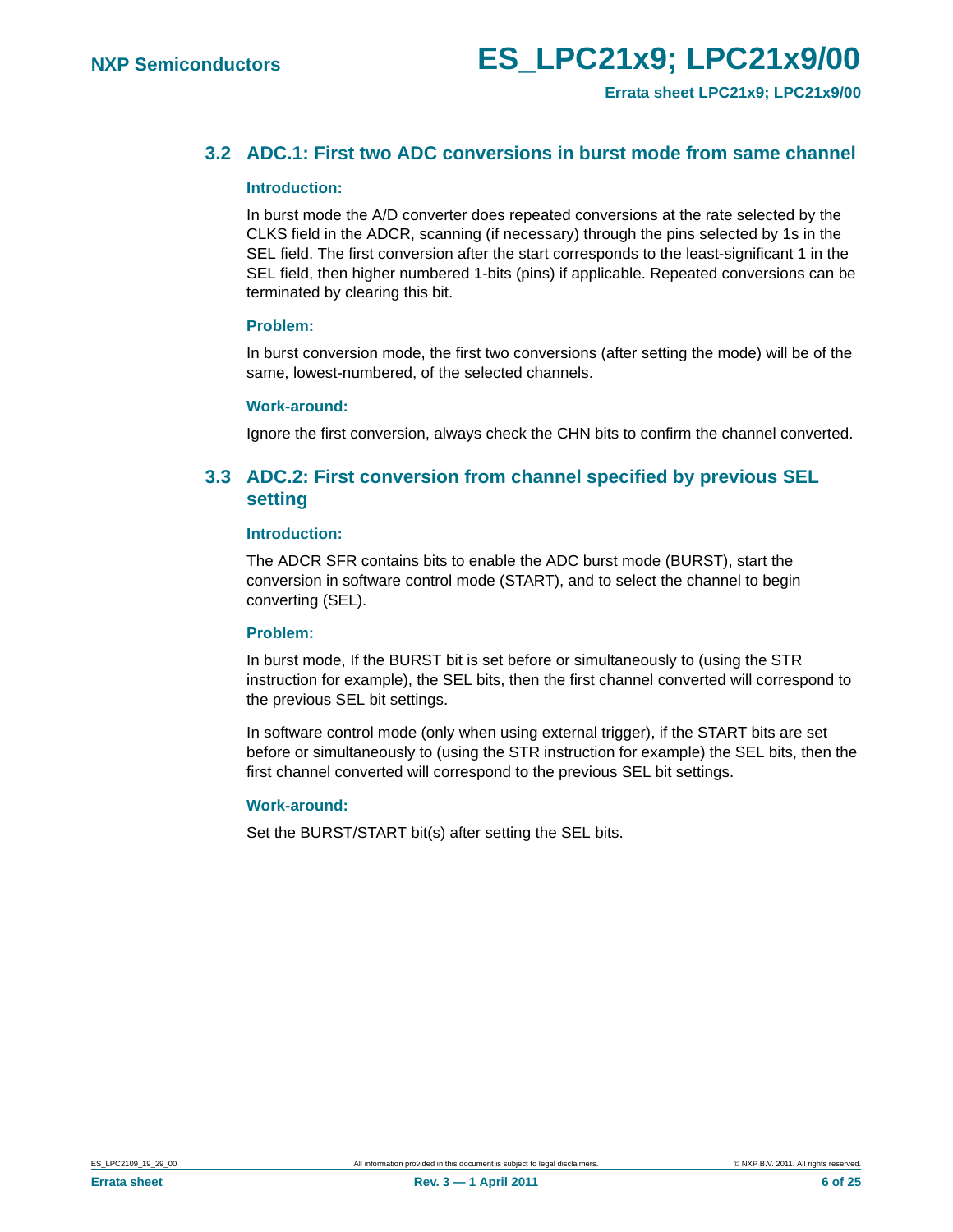## <span id="page-6-0"></span>**3.4 ADC.3: Incorrect scan pattern**

#### <span id="page-6-2"></span>**Introduction:**

In hardware scan mode multiple ADC channels may be selected as part of the scan by selecting the appropriate bits in the SEL field in the ADCR register.

#### <span id="page-6-3"></span>**Problem:**

Certain hardware scanning patterns for the A/D Converter do not operate properly. Selecting channel 2 only leads to alternate sampling of channels 2 and 3. Selecting channels 1 and 2 leads to sampling channel 1 for the first conversion, then sampling channel 2 on every subsequent conversion.

#### <span id="page-6-4"></span>**Work-around:**

None. Do not use the sampling patterns 'channel 2 only' or 'channels 1 and 2'. This problem has no effect on software conversion, nor on any other patterns other than the two noted above.

## <span id="page-6-1"></span>**3.5 ADC.4: Global power down does not power down the ADC**

#### <span id="page-6-5"></span>**Introduction:**

Setting the PD bit (bit 1) in PCON stops all clocks and powers down the peripherals. The ADC is powered down by clearing the PDN bit (bit 21) in the ADCR register, setting the bit powers up (enables) the ADC.

#### <span id="page-6-6"></span>**Problem:**

If the PDN in ADCR is set, setting the PD bit in PCON will not power down the ADC.

#### <span id="page-6-7"></span>**Work-around:**

Clear the PDN bit in the ADCR SFR to turn off the ADC prior to setting the PD bit in PCON.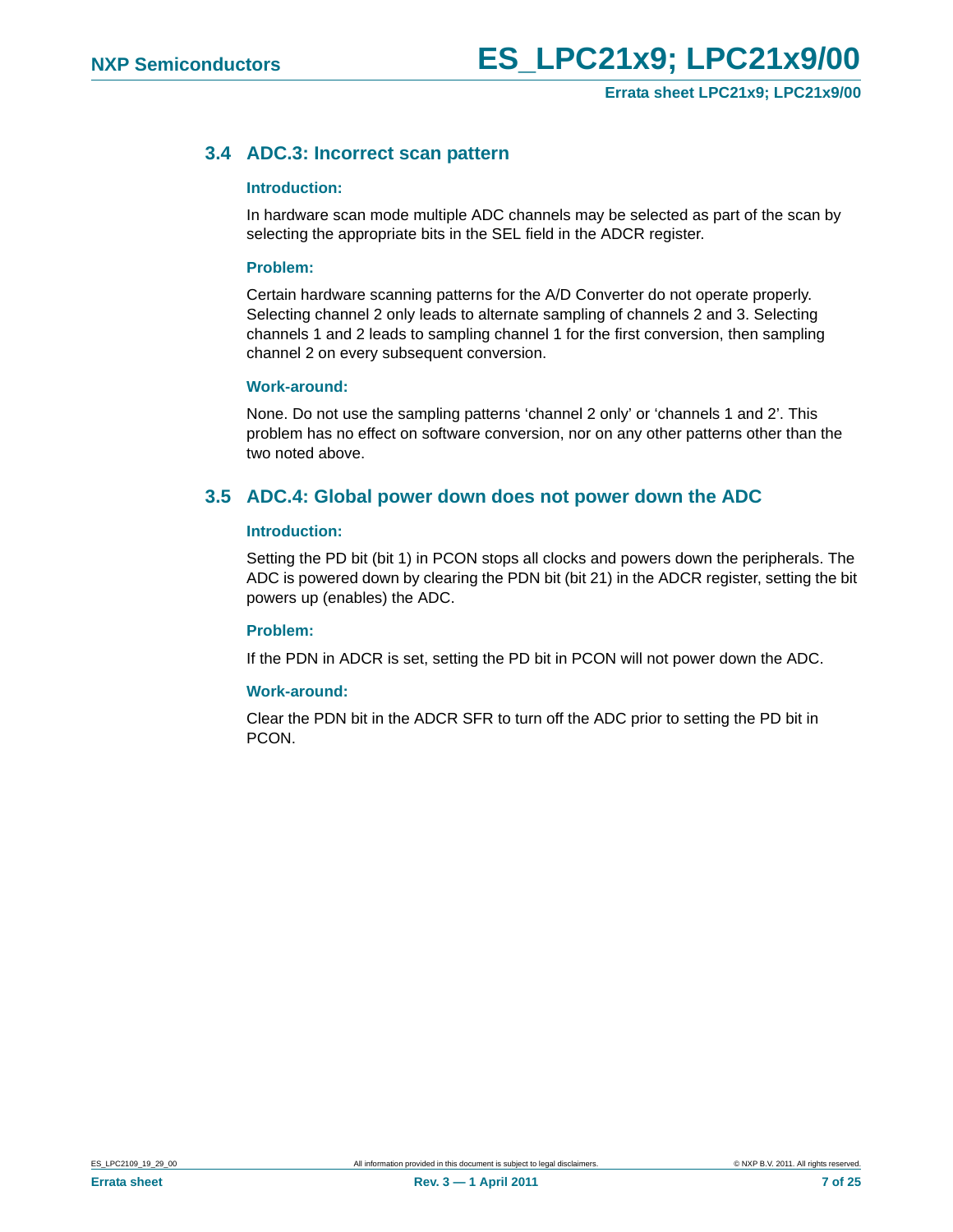## <span id="page-7-0"></span>**3.6 ADC.5: Edge triggered ADC conversion start error**

#### <span id="page-7-3"></span>**Introduction:**

When the START field of the ADCR register contains 010-111 the EDGE bit in ADCR will determine whether a conversion is started on a rising or falling edge of the selected CAP/MAT signal. EDGE=0 selects rising edge detection, EDGE=1 selects falling edge detection (On CAP/MAT pin).

#### <span id="page-7-4"></span>**Problem:**

If the state of the selected CAP/MAT signal is 1 and EDGE is set to detect rising edges  $(EDGE = 0)$  or, if detection of falling edges is selected  $(EDGE = 1)$  and the state of the selected CAP/MAT signal is 0, an ADC conversion will immediately be initiated when the START bits are written to. So the first conversion behaves as a level triggered event rather than edge triggered.

#### <span id="page-7-5"></span>**Work-around:**

Clear the selected CAP/MAT signal for  $EDGE = 0$  or set the selected CAP/MAT signal for EDGE = 1 before writing 010-111 to START field. Alternatively, discard the first conversion after writing to the start bits.

## <span id="page-7-1"></span>**3.7 ADC.6: Writing to ADCR while conversion in progress**

#### <span id="page-7-6"></span>**Introduction:**

Writing to ADCR while a conversion is in progress should set the DONE bit and start a new conversion.

#### <span id="page-7-7"></span>**Problem:**

In actuality, if the ADCR is written to within 2.5 ADC\_clock cycles, a new conversion is started but the DONE bit is not set. If the ADCR is written to after 2.5 ADC\_clocks, but within a conversion time, the DONE bit is set within one ADC\_clock and a new conversion is started.

#### <span id="page-7-8"></span>**Work-around:**

Do not write to ADCR until the conversion is complete.

## <span id="page-7-2"></span>**3.8 SPI.1: Unintentional clearing of SPI interrupt flag**

#### <span id="page-7-9"></span>**Introduction:**

The SPI interrupt flag is set by the SPI interface to generate an interrupt. It is cleared by writing a 1 to this bit.

#### <span id="page-7-10"></span>**Problem:**

A write to any register associated with the SPI peripheral will clear the SPI interrupt register.

#### <span id="page-7-11"></span>**Work-around:**

Avoid writing to SPI registers while transmissions are in progress or while SPI interrupts are pending.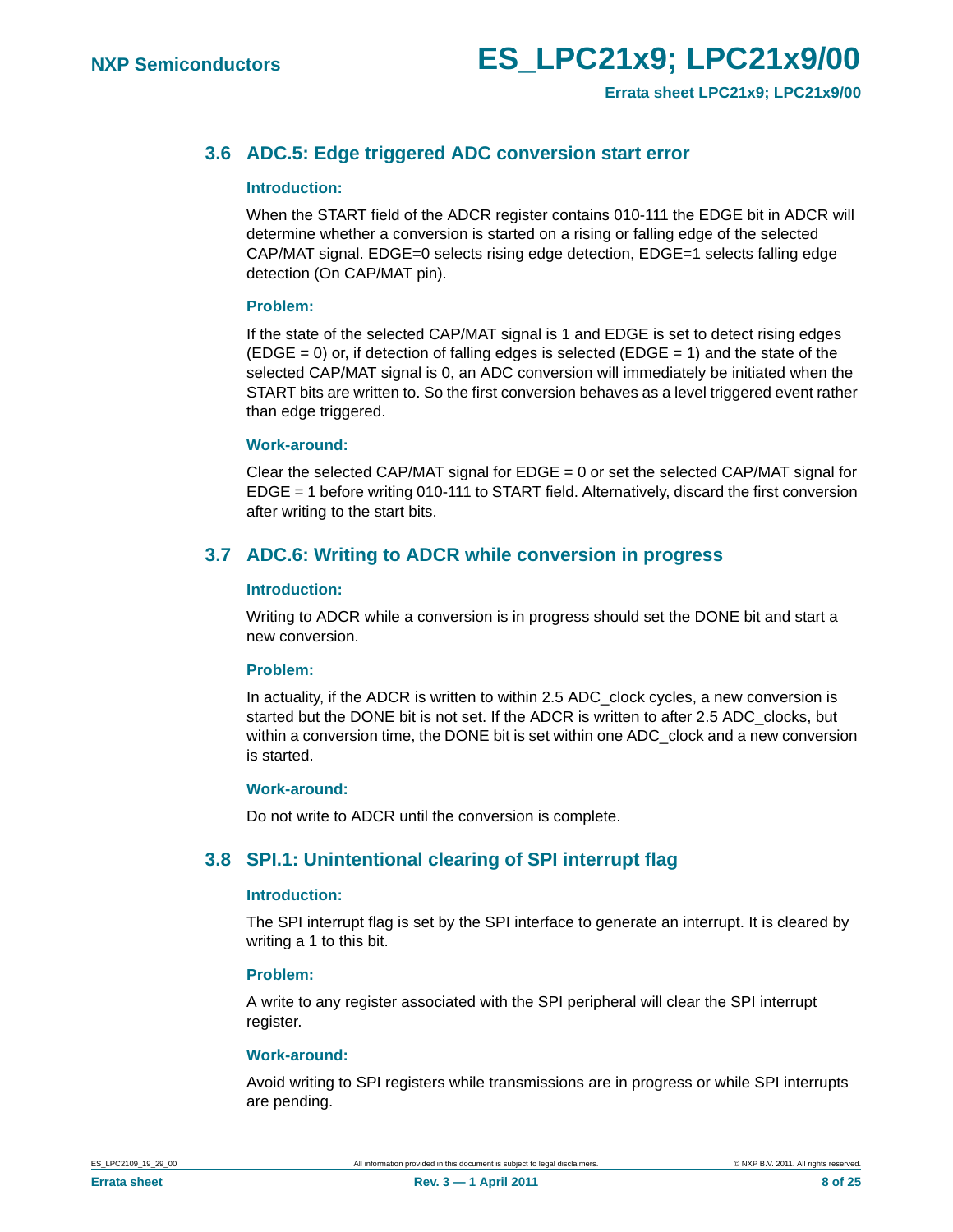## <span id="page-8-0"></span>**3.9 SPI.2: Incorrect shifting of data in slave mode at lower frequencies**

#### <span id="page-8-2"></span>**Introduction:**

In slave mode, the SPI can set the clock phase (CPHA) to 0 or 1.

#### <span id="page-8-3"></span>**Problem:**

Consider the following conditions:

- 1. SPI is configured as a slave (with CPHA=0).
- 2. SPI is running at a low frequency.

In slave mode, the SPIF (SPI Transfer Complete Flag) bit is set on the last sampling edge of SCK. If CPHA is set to 0 then the last sampling edge of SCK would be the rising edge.

Under the above conditions, if the SPI Data Register (SPDR) is written to less than a half SCLK cycle after the SPIF bit is set (this would happen if the SPI frequency is low) then the SPDR will shift data one clock early for the upcoming transfers.

Lowering the SPI frequency would increase the likelihood of the SPDR write happening in the first half SCK cycle of the last sampling clock.

#### <span id="page-8-4"></span>**Work-around:**

There are two possible workarounds:

- 1. Use CPHA=1.
- 2. If the data is shifted incorrectly when CPHA is set to 0 then delaying the write to SPDR after the half SCK cycle of the last sampling clock would resolve this issue.

## <span id="page-8-1"></span>**3.10 EXTINT.1: Corruption of VPBDIV via EXTPOLAR or EXTMODE**

#### <span id="page-8-5"></span>**Introduction:**

The VPBDIV register controls the rate of the VPB clock in relation to the processor clock. EXTPOLAR and EXTMODE determine the operating parameters of the external interrupts.

#### <span id="page-8-6"></span>**Problem:**

A write to either the external interrupt polarity register (EXTPOLAR) or the external interrupt mode register (EXTMODE) will corrupt the VPBDIV register. A read of either EXTPOLAR or EXTMODE will be corrupted BY the VPBDIV register. If VPBDIV is "1" or "2" prior to any write to EXTPOLAR or EXTMODE, the CPU will hang up on the write to EXTPOLAR or EXTMODE.

#### <span id="page-8-7"></span>**Work-around:**

If VPBDIV is non-zero, write all zeroes to VPBDIV before reading or writing EXTMODE or EXTPOLAR, then write the proper value back to VPBDIV. In most applications this is a known and fixed value, but if there is a possibility of dynamic changes in VPBDIV, software will need to read VPBDIV, write zero to VPBDIV, read or write EXTMODE and/or EXTPOLAR, and then rewrite the value previously read from VPBDIV.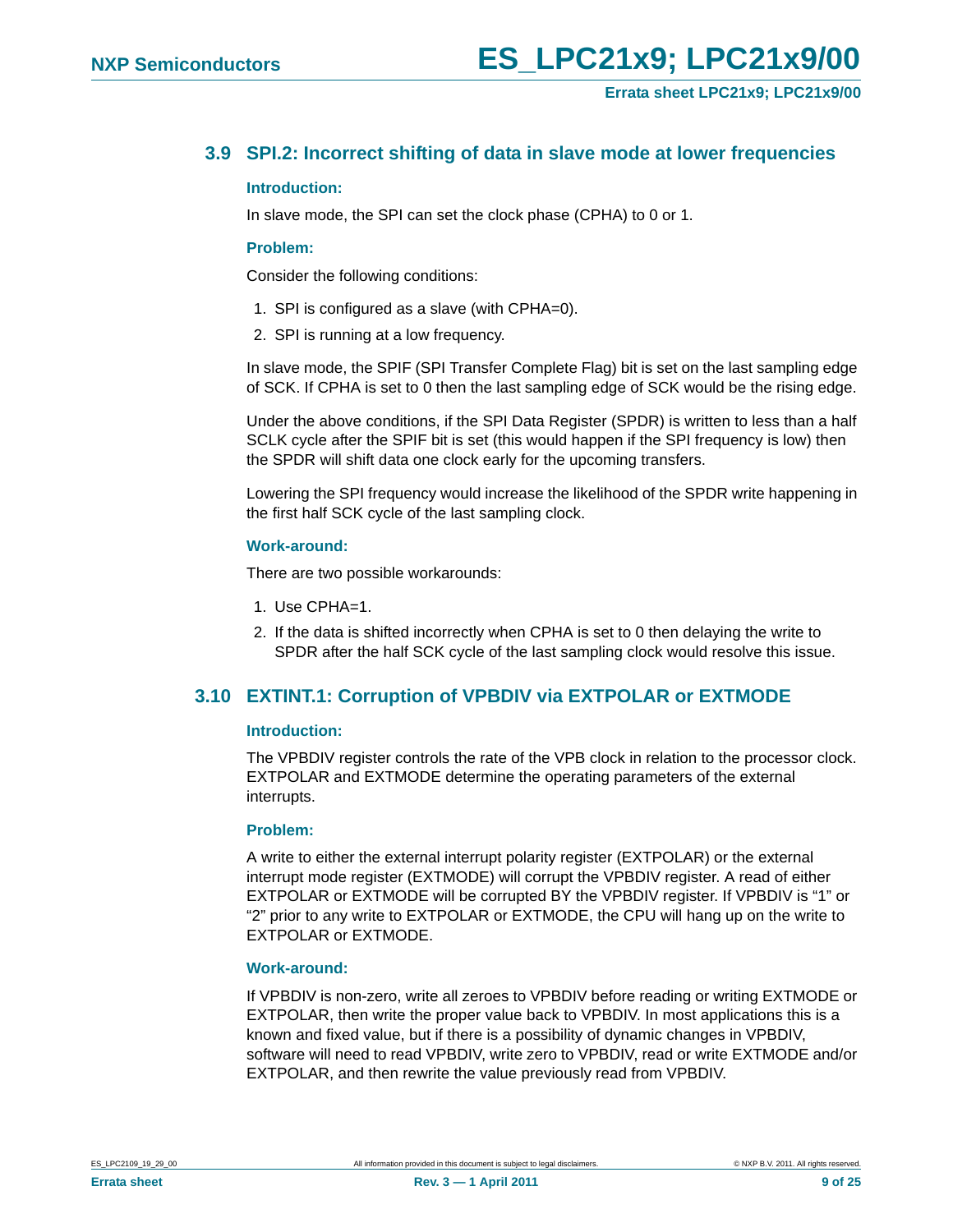## <span id="page-9-0"></span>**3.11 EXTINT.2: Incorrect setting of EXTMODE and/or EXTPOLAR register while trying to set them to desired value**

#### <span id="page-9-2"></span>**Introduction:**

EXTPOLAR and EXTMODE determine the operating parameters of the external interrupts.

#### <span id="page-9-3"></span>**Problem:**

As an illustration, trying to set EXTMODE to 0x1 or 0xd would result in EXTMODE to be set to 0x0 instead.

#### <span id="page-9-4"></span>**Work-around:**

This problem is related to EXTINT.1 and hence the same workaround applies with an additional step.

The steps involved in the configuration of the EXTMODE and/or EXTPOLAR would be as follows:

- 1. Write 0x0 to VPBDIV
- 2. Write the desired value to EXTMODE or EXTPOLAR register
- 3. Write the same value to VPBDIV (additional step)
- 4. Restore the VPBDIV to the previously saved value or simply write to the register again with the desired value.

Code sample for setting EXTMODE and EXTPOLAR to 0x1:

| VPBDIV   | $= 0x0;$ | $/*$ EXTMODE $*/$    |
|----------|----------|----------------------|
| EXTMODE  | $= 0x1;$ |                      |
| VPBDIV   | $= 0x1;$ |                      |
| VPBDIV   | $= 0x0;$ | $/*$ EXTPOLAR $*/$   |
| EXTPOLAR | $= 0x1;$ |                      |
| VPBDIV   | $= 0x1;$ |                      |
| VPBDIV   | $= 0x0;$ | /* Setting VPBDIV */ |

Note: While testing this in a debugger environment, please don't single-step through these steps. A breakpoint could be placed after Step 4 and you would see the EXTMODE and EXTPOLAR registers reflecting the correct values.

## <span id="page-9-1"></span>**3.12 CAP.1: Problem when selecting P0.21 as a capture 1.3 input (timer1)**

#### <span id="page-9-5"></span>**Introduction:**

P0.21 and P0.19 may be configured as capture inputs via the PINSEL register.

#### <span id="page-9-6"></span>**Problem:**

When PINSEL(11:10) is set to '11' P0.21 is not internally connected as capture 1.3

#### <span id="page-9-7"></span>**Work-around:**

To use P0.21 as capture 1.3, PINSEL(7:6) must also be set to '11' which means that P0.19 must be selected as capture input 1.2.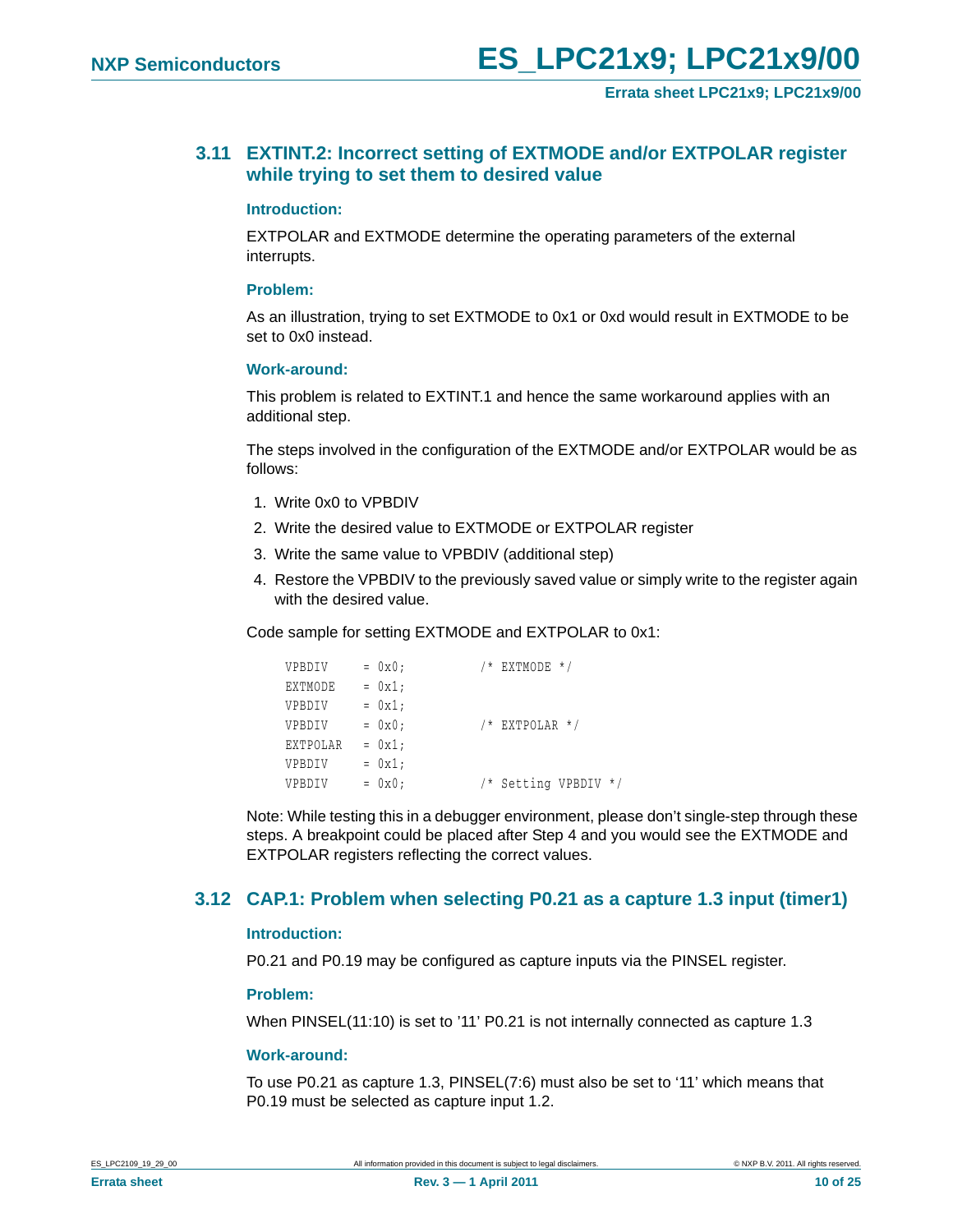## <span id="page-10-0"></span>**3.13 VPBDIV.1: Incorrect read of VPBDIV**

#### <span id="page-10-2"></span>**Introduction:**

The Peripheral Bus Divider (VPBDIV) divides the processor clock (CCLK) by one, two, or four. This is the clock that is provided to the peripheral bus.

#### <span id="page-10-3"></span>**Problem:**

Reading the VPBDIV register may return an incorrect value.

#### <span id="page-10-4"></span>**Work-around:**

Performing two consecutive reads of the VPBDIV assures that the correct value is returned.

## <span id="page-10-1"></span>**3.14 Core.1: Incorrect update of the Abort Link register in Thumb state**

#### <span id="page-10-5"></span>**Introduction:**

If the processor is in Thumb state and executing the code sequence STR, STMIA or PUSH followed by a PC relative load, and the STR, STMIA or PUSH is aborted, the PC is saved to the abort link register.

#### <span id="page-10-6"></span>**Problem:**

In this situation the PC is saved to the abort link register in word resolution, instead of half-word resolution.

#### <span id="page-10-7"></span>**Conditions:**

The processor must be in Thumb state, and the following sequence must occur:

<any instruction>

<STR, STMIA, PUSH> <---- data abort on this instruction

LDR rn, [pc,#offset]

In this case the PC is saved to the link register R14\_abt in only word resolution, not half-word resolution. The effect is that the link register holds an address that could be #2 less than it should be, so any abort handler could return to one instruction earlier than intended.

#### <span id="page-10-8"></span>**Work-around:**

In a system that does not use Thumb state, there will be no problem.

In a system that uses Thumb state but does not use data aborts, or does not try to use data aborts in a recoverable manner, there will be no problem.

Otherwise the workaround is to ensure that a STR, STMIA or PUSH cannot precede a PC-relative load. One method for this is to add a NOP before any PC-relative load instruction. However this would have to be done manually.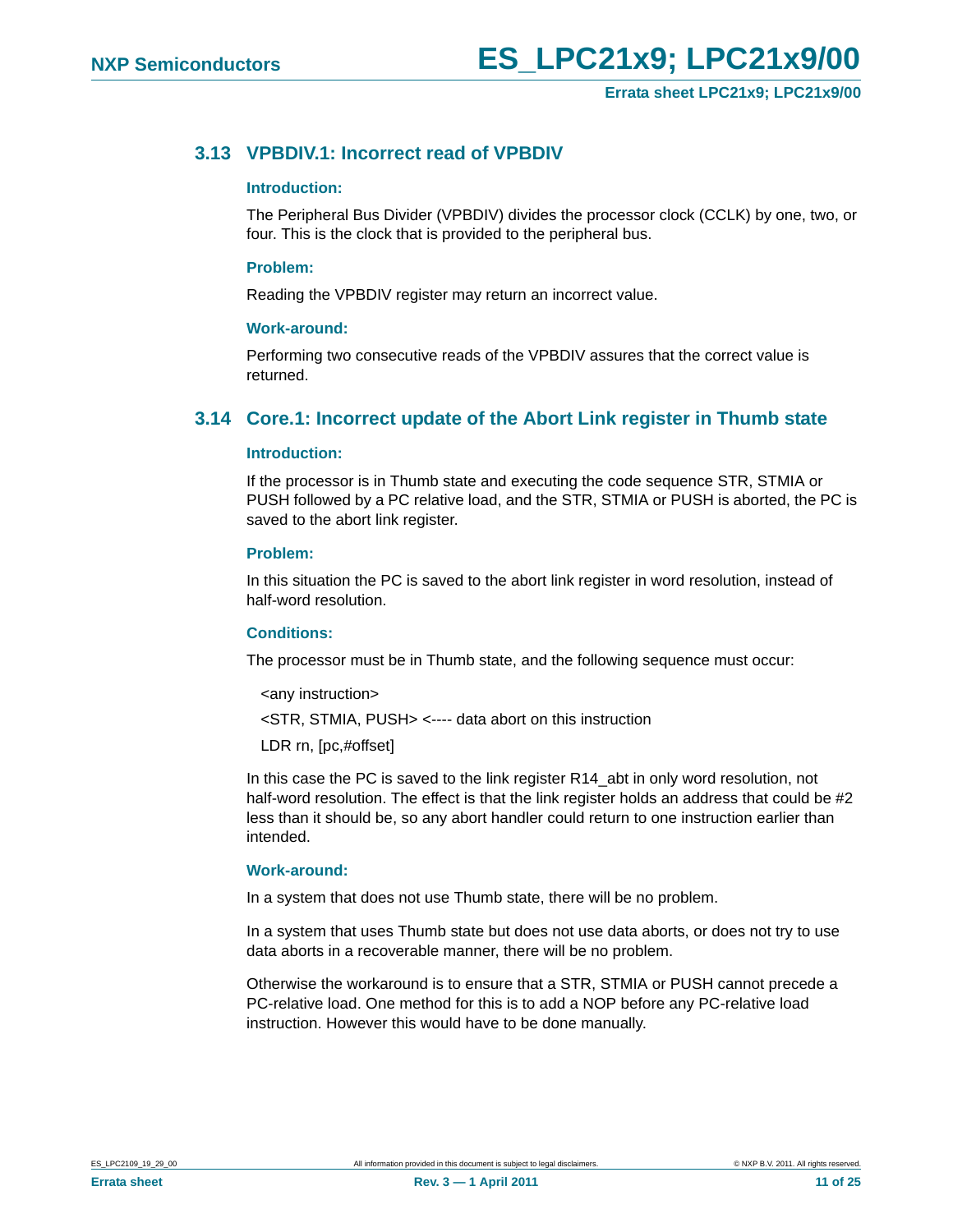## <span id="page-11-0"></span>**3.15 TIMER.1: Missed Interrupt Potential**

#### <span id="page-11-1"></span>**Introduction:**

The Timers may be configured so that events such as Match and Capture, cause interrupts. Bits in the Interrupt Register (IR) indicate the source of the interrupt, whether from Capture or Match.

#### <span id="page-11-2"></span>**Problem:**

If more than one interrupt for multiple Match events using the same Timer are enabled, it is possible that one of the match interrupts may not be recognized. If this occurs no more interrupts from that specific match register will be recognized. This could happen in a scenario where the match events are very close to each other. This issue also affects the Capture functionality.

Specific details:

Suppose that two match events are very close to each other (Say Match0 and Match1). Also assume that the Match0 event occurs first. When the Match0 interrupt occurs the 0th bit of the Interrupt Register will be set. To exit the Interrupt Service Routine of Match0, this bit has to be cleared in the Interrupt Register. The clearing of this bit might be done by using the following statement:

 $TO$  $IR = 0x1$ ;

It is possible that software will be writing a 1 to bit 0 of the Interrupt Register while a Match1 event occurs, meaning that hardware needs to set the bit 1 of the Interrupt Register. In this case, since hardware is accessing the register at the same time as software, bit 1 for Match1 never gets set, causing the interrupt to be missed.

In summary, while software is writing to the Interrupt Register, any Match or Capture event (which are configured to interrupt the core) occurring at the same time may result in the subsequent interrupt not being recognized.

Similarly for the Capture event, if a capture event occurs while a Match event is being is serviced then the Capture event might be missed if the software and hardware accesses coincide.

Affected features:

- 1. Interrupt on Match for Timer0/1.
- 2. Interrupt on Capture for Timer0/1.
- 3. These same features will be affected when using PWM.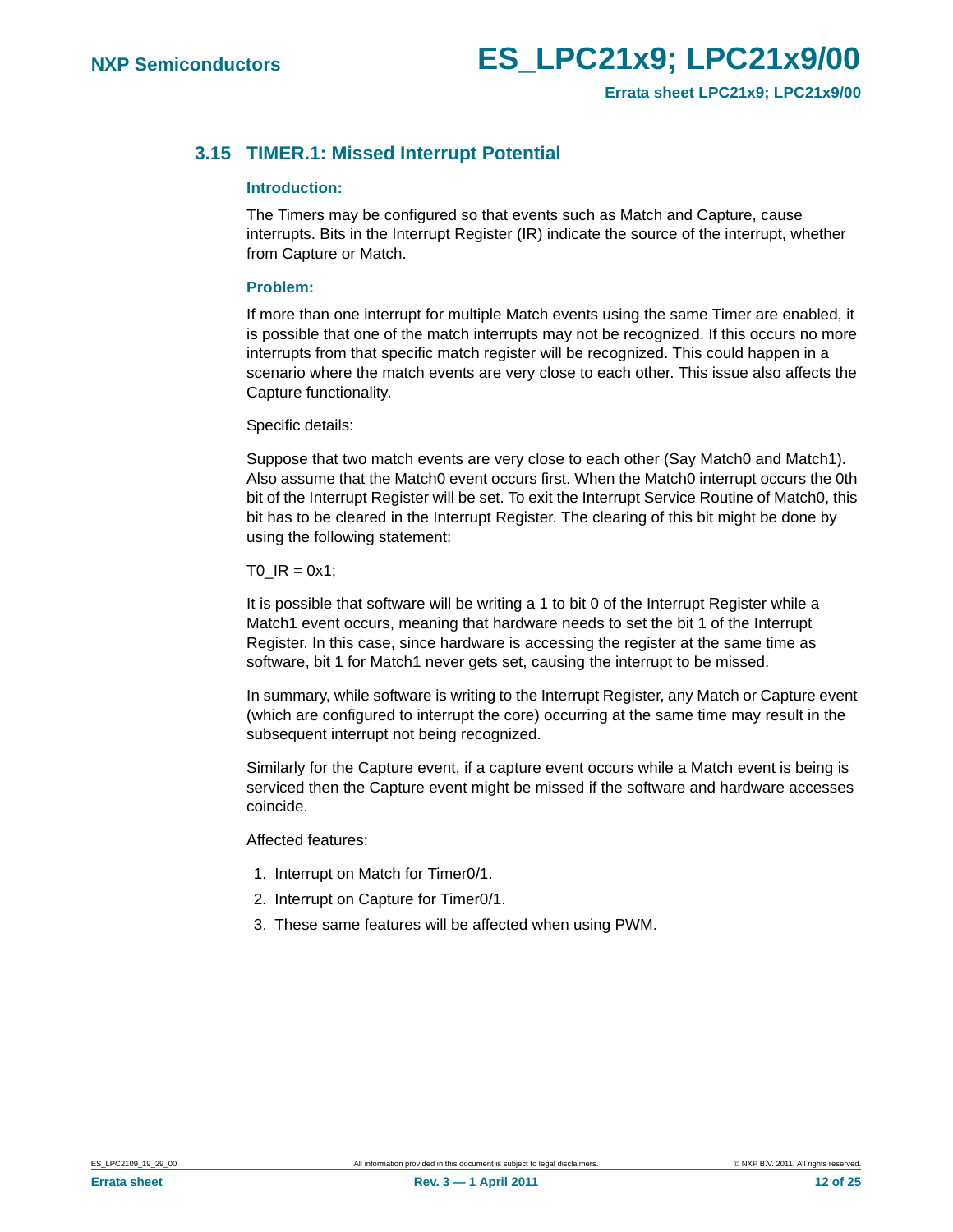#### <span id="page-12-2"></span>**Work-around:**

There is no clear workaround for this problem but some of the below mentioned solutions could work with some applications.

Possible work-around's for Match functionality:

- 1. If the application only needs two Match registers then distribute them between Timer 0 and Timer 1 to avoid this problem.
- 2. Stop the timer before accessing the Interrupt register for clearing the interrupt and then start timer again after the access is completed.
- 3. Polling for interrupt: Supposing that there are two Match events (Match X and Match Y). At the end of the Interrupt Service Routine (ISR) for Match X, compare the Timer Counter value with the Match Register Y value. If the Timer Counter value is more than the Match Register Y value then it is possible that this event might have been missed. In this case jump to the ISR directly and service Match event Y.

Possible workarounds for Capture functionality:

- 1. Try to spread the capture events between both timers if there are two capture events. If the application also has a match event then one of the capture events may suffer.
- 2. Polling for Capture: At the end of a Match interrupt ISR or Capture event ISR compare the previous Capture value with the current Capture value. If the Capture value has changed then the Capture event might have been missed. In this case, jump to the ISR directly and service the Capture event.

## <span id="page-12-1"></span>**3.16 PWM.1: Missed Interrupt Potential for the Match functionality. The description is the same as above.**

## <span id="page-12-0"></span>**3.17 Timer0.1: Match 0.1 output cannot be seen on port pin P0.5 if configured as an alternate function.**

#### <span id="page-12-3"></span>**Introduction:**

Timer0 has four external match outputs corresponding to match registers with various capabilities. Match 0.0 can be configured as an alternate function on P0.3 and P0.22. Match 0.1 can be configured as an alternate function on Port 0.5 and P0.27. The alternate functions can be configured by using the respective PINSELx register.

#### <span id="page-12-4"></span>**Problem:**

Match 0.0 should have been only connected to P0.3 and P0.22 but it is also connected to P0.5. Match 0.1 is only connected to P0.27. Hence if the application configures the External Match alternate function on both P0.3 (Match 0.0) and P0.5 (Match 0.1) then the Match 0.0 output can be seen on two port pins, namely P0.3 and P0.5.

#### <span id="page-12-5"></span>**Work-around:**

Only P0.27 can be used for Match 0.1.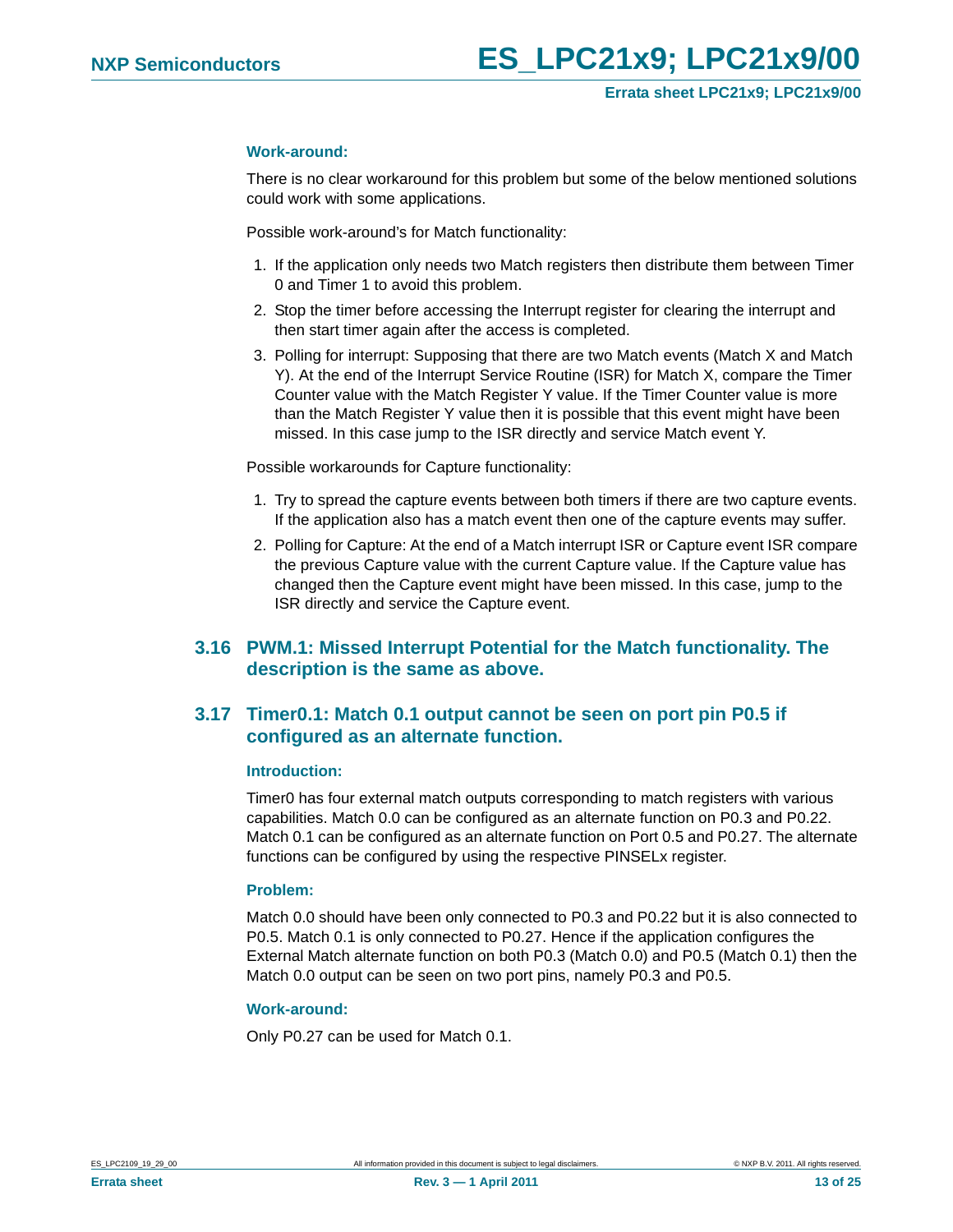## <span id="page-13-0"></span>**3.18 UART.1: Coinciding VPB read and hardware register update**

#### <span id="page-13-1"></span>**Introduction:**

Reading the contents of the IIR,LSR and MSR registers will clear certain bits in the register.

- 1. Reading the IIR should clear the THRE status if THRE is the highest priority pending interrupt (Only affects UART1).
- 2. Reading LSR should clear the OE/PE/FE/BI bits (affects both UART0 and UART1).
- 3. Reading MSR should clear the Delta DCD/Trailing Edge RI/Delta DSR/Delta CTS bits (Only affects UART1).

#### <span id="page-13-2"></span>**Problem:**

If hardware is setting one of these above bits while the software is reading the contents of the register the reading process clears all bits in the register including the bit that got set by hardware. The software reads the old value though and the bit that got set by hardware is lost.

#### Specific details:

Suppose IIR has a modem status interrupt while the other interrupts are inactive and software reads the IIR value (polling) while hardware sets the THRE interrupt then software will read the Modem Interrupt value while the THRE interrupt is cleared i.e the THRE interrupt is lost.

Suppose the LSR is all zeros and software is reading the register while hardware is generating a parity error then the parity error bit is cleared while the software reads the old value (all zeros) i.e. the parity error is lost.

Suppose MSR is all zeros and software is polling the value of the register while the value of CTS is changing then the change in CTS value should result in the Delta CTS bit getting set. Instead software will read all zeros and the Delta CTS bit in the MSR register will be cleared i.e. the Delta CTS status is lost.

#### <span id="page-13-3"></span>**Work-around:**

IIR reading:

The IIR bug can be worked around by disabling the modem status interrupt effectively making THRE the lowest priority interrupt. The work-around does not work in software interrupt polling mode. Modem status has to be handled by software polling MSR.

Now there are two cases:

1. A THRE interrupt is pending, software responds to the interrupt by reading the IIR while another, higher priority interrupt is set (e.g. RDA). In this case software will read the THRE status although the status will not be cleared where it should have been. After handling the THRE and RDA interrupt another dummy THRE interrupt may occur, unless in the meantime software has filled THR. This is considered an error although not fatal.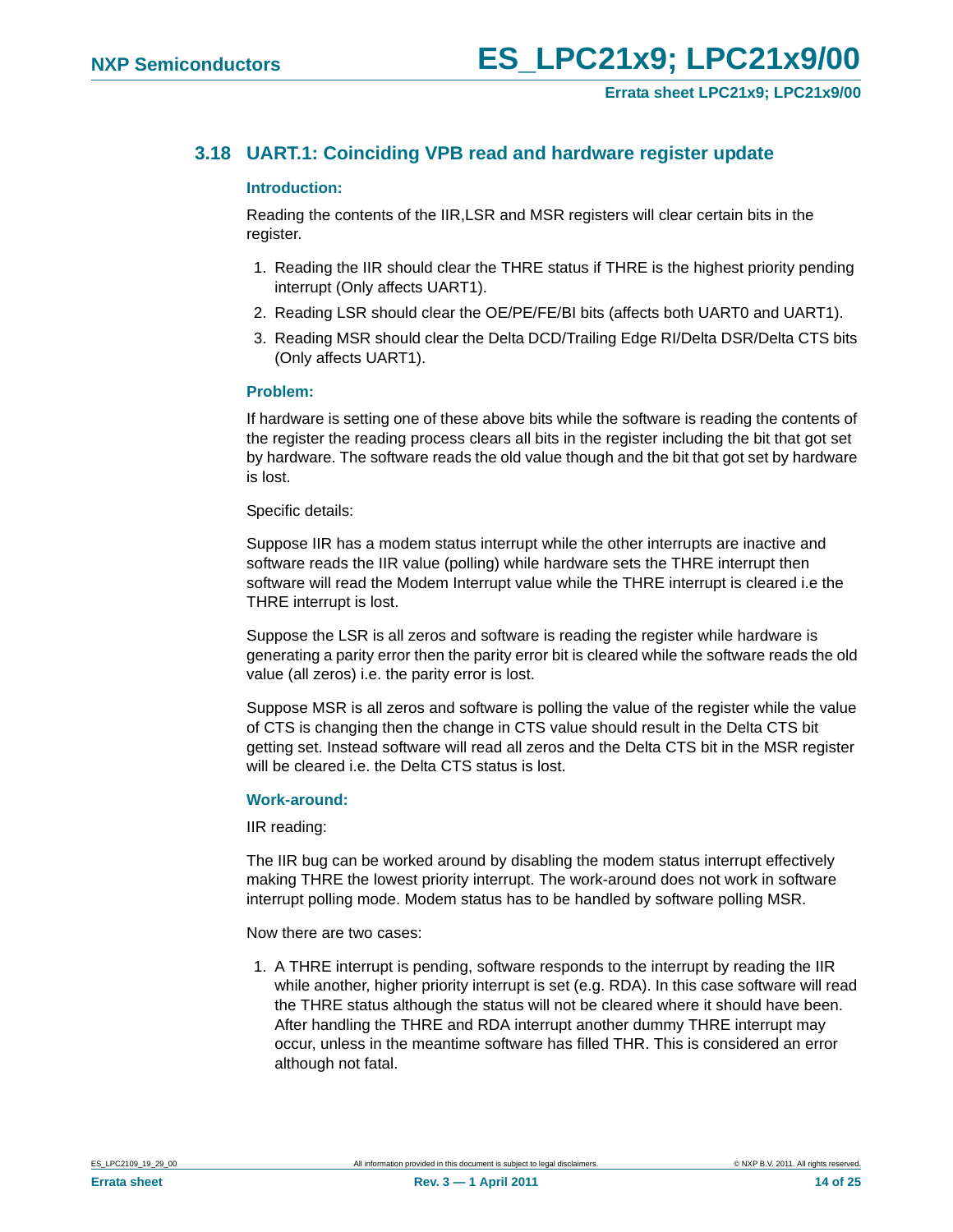2. A high priority interrupt is pending, software responds to the interrupt by reading the IIR register while a THRE interrupt is set. In this case, software will read the higher priority interrupt and the THRE interrupt will be handled later. This behavior is as expected.

### LSR reading:

A work-around for this problem is to service the OE/PE/FE/BI condition before another character is received which will trigger an LSR update. So basically, service the interrupt in one-character time.

#### MSR reading:

The MSR bug can be worked-around by not using the Delta DCD/Trailing Edge RI/Delta DSR/Delta CTS bits in the MSR but instead use the DCD/TRI/DSR/CTS bits in the same register. To prevent, a transition from being missed software should poll the register's value at a sufficiently high rate.

## <span id="page-14-0"></span>**3.19 CAN.1: CAN bus activity does not wake from power-down mode**

#### <span id="page-14-2"></span>**Introduction:**

The CAN interface may be configured such that activity on the CAN bus lines will wake the part from power-down mode.

#### <span id="page-14-3"></span>**Problem:**

CAN bus activity fails to wake the part from power-down.

#### <span id="page-14-4"></span>**Work-around:**

CAN bus pins may be tied to external interrupt inputs which will wake the part from power-down.

## <span id="page-14-1"></span>**3.20 CAN.2: No wake-up from CAN sleep mode using SM bit**

#### <span id="page-14-5"></span>**Introduction:**

The CAN Controller will enter sleep mode if the SM bit in the CAN Mode register is set to 1, no CAN interrupt is pending, and there is no activity on the CAN bus. The CAN Controller wakes up (and sets the WUI bit in the CAN Interrupt register if the WUIE bit in the CAN Interrupt Enable register is set to 1), in response to a dominant bit on the CAN bus or software clearing the SM bit in the CAN Mode register.

#### <span id="page-14-6"></span>**Problem:**

Clearing the SM bit does not cause the CAN module to wakeup from CAN sleep mode.

#### <span id="page-14-7"></span>**Work-around:**

None, the SM bit cannot be used as a source of CAN wakeup.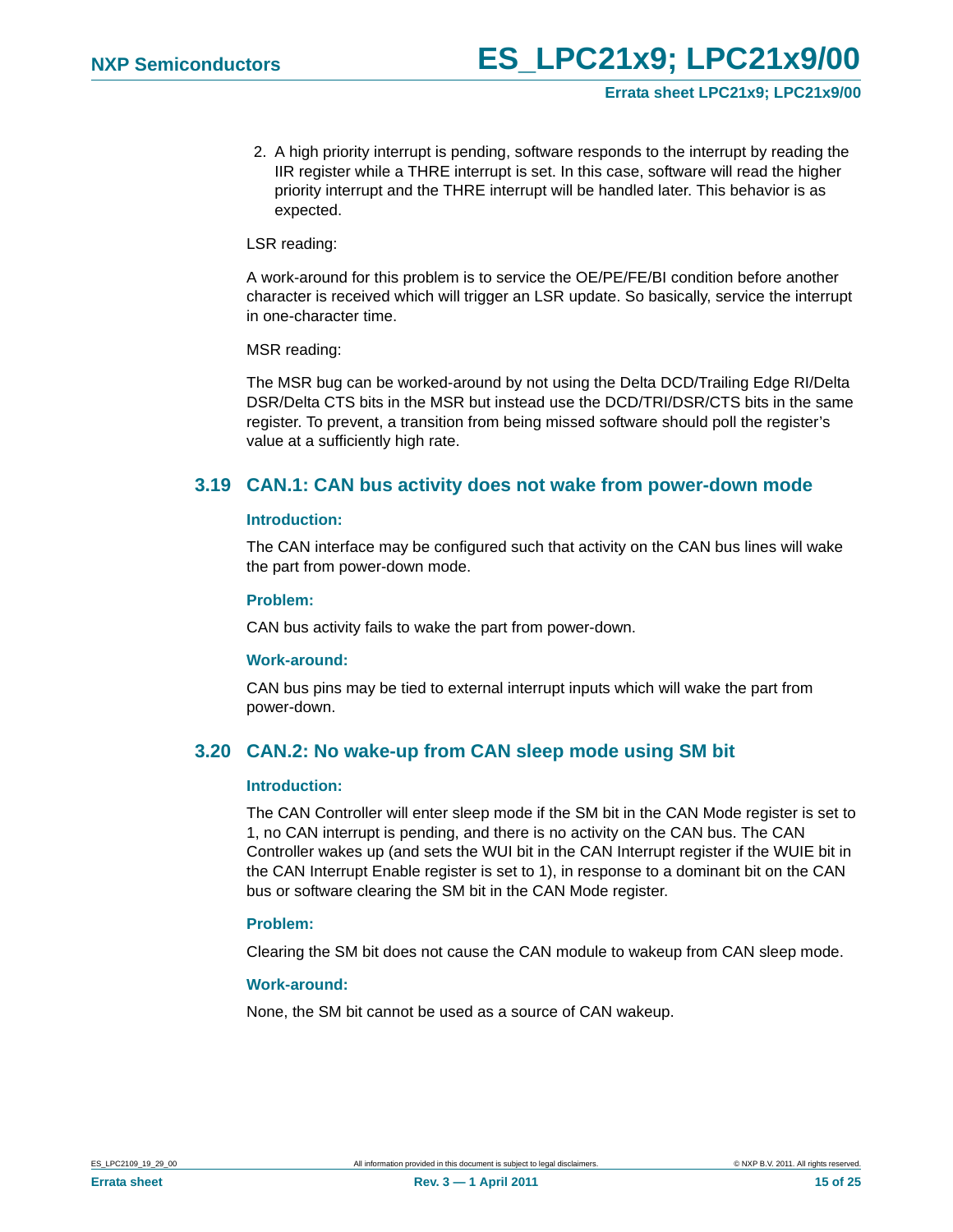## <span id="page-15-0"></span>**3.21 CAN.3: Shared access for Identifier Look-Up Table (LUT)**

#### <span id="page-15-3"></span>**Introduction:**

In FullCAN mode, CAN messages are automatically stored in a special section of the LUT RAM. In the Acceptance filter Look-Up Table, CAN message identifiers can be enabled/disabled by clearing/setting the Message Disable bit.

#### <span id="page-15-4"></span>**Problem:**

When the CPU accesses the LUT while a message is being received, the Acceptance Filter may not work correctly and messages can be lost.

#### <span id="page-15-5"></span>**Work-around:**

- 1. The CPU should not access the LUT during operation. Since the FullCAN mode would cause the CPU to access the LUT during operation, the problem does not occur when the FullCAN mode is not used.
- 2. Do not enable/disable the Message Identifiers in the LUT while the CAN module is enabled.

## <span id="page-15-1"></span>**3.22 CAN.4: Triple Transmit Buffer function not working correctly**

#### <span id="page-15-6"></span>**Introduction:**

The CAN block provides three transmit buffers. Each of them has a length of four 32-bit words and is able to store one complete CAN message.

#### <span id="page-15-7"></span>**Problem:**

The Triple Transmit Buffer function cannot be used.

#### <span id="page-15-8"></span>**Work-around:**

Use any one Transmit buffer only (Use either Transmit Buffer 1, Transmit Buffer 2 or Transmit Buffer 3 exclusively). The buffer you decided to use should be loaded only when there is no pending transmission.

## <span id="page-15-2"></span>**3.23 CAN.5: Handling Reset Mode and Abort Transmission**

#### <span id="page-15-9"></span>**Introduction:**

In Reset Mode, the CAN operations are disabled and writable registers can be written. If an Abort Transmission command is issued then a pending transmission request is cancelled if not already in progress.

#### <span id="page-15-10"></span>**Problem:**

Normal operation cannot be resumed after reset or abort transmission without using one of the workarounds below.

#### <span id="page-15-11"></span>**Work-around:**

Two possible workarounds are possible: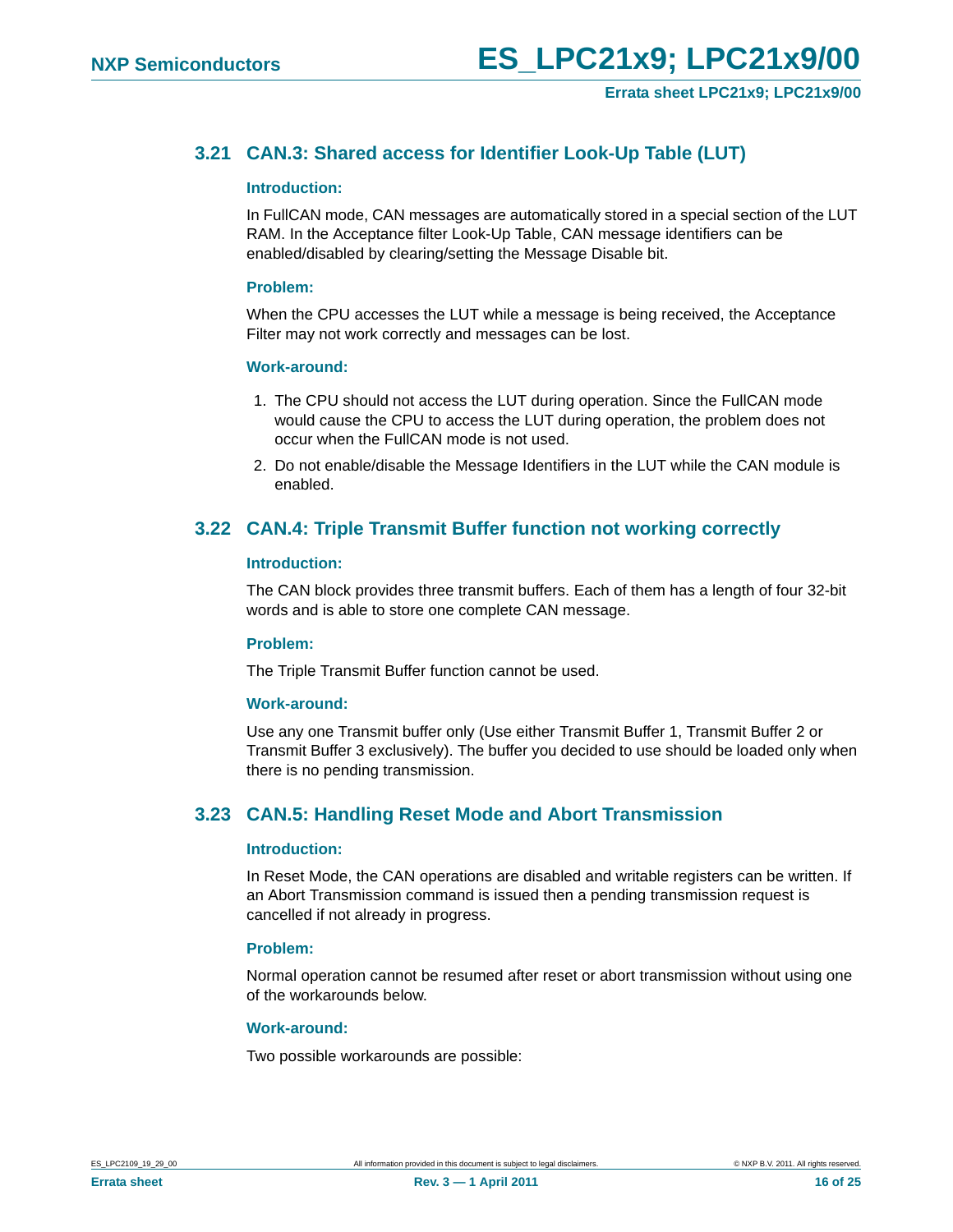- 1. After exiting the Reset Mode, before sending the first actual message, a dummy message should be transmitted with identifier 0x0 (Standard Frame Format). This message should be transmitted by setting both the Self Reception Request bit and the Abort Transmission bit in the Command register simultaneously. (Note: CAN Identifier 0x0 should not be used in the application)
- 2. If CAN Identifier 0x0 is used by the application then the above workaround cannot be used. This second workaround is not applicable to CAN Controller 1 since this solution needs the TDx pin to be shared with a port pin.

Before normal operation is started:

- 1. Initialize the CAN Controller and Acceptance Filter.
- 2. Load CAN Transmit Buffer with a CAN message. Make sure that the Acceptance filter is configured to receive this message.
- 3. Switch P0.xx/TD pin to Port function by configuring the appropriate bits in the PINSELx register.
- 4. Start transmission of a message with the Single Shot Transmission and Self Reception Command (Command=0x12).
- 5. Wait until message is received (configure Receive Interrupt).
- 6. Switch P0.xx/TD pin function back to TD function.

Continue with normal operation. Please note that the Transmit Buffer used for initial message must be used for all further CAN transmissions (see CAN.4).

## <span id="page-16-0"></span>**3.24 CAN.6: Look-up Table Error Address (LUTerrAd) register does not function.**

#### <span id="page-16-2"></span>**Introduction:**

When a syntax error in the LUT is encountered, the LUT address of the incorrect line is reported in the LUTerrAd register

#### <span id="page-16-3"></span>**Problem:**

If there is a syntax error then the address line is not reported and the acceptance filtering is disabled.

#### <span id="page-16-4"></span>**Work-around:**

Add two disabled dummy message identifiers to the last possible address of the 2K LUT RAM (address 0xE003 87FC). Also, if an explicit Standard Frame Format section is enabled, add two disabled dummy message identifiers at the end of that section.

### <span id="page-16-1"></span>**3.25 CAN.7: Receiving messages while arbitration is lost.**

#### <span id="page-16-5"></span>**Introduction:**

The CAN module can lose arbitration to another CAN node during an attempt to transmit a CAN message. The message of the CAN node the arbitration was lost to is supposed to be received correctly by the CAN module.

#### <span id="page-16-6"></span>**Problem:**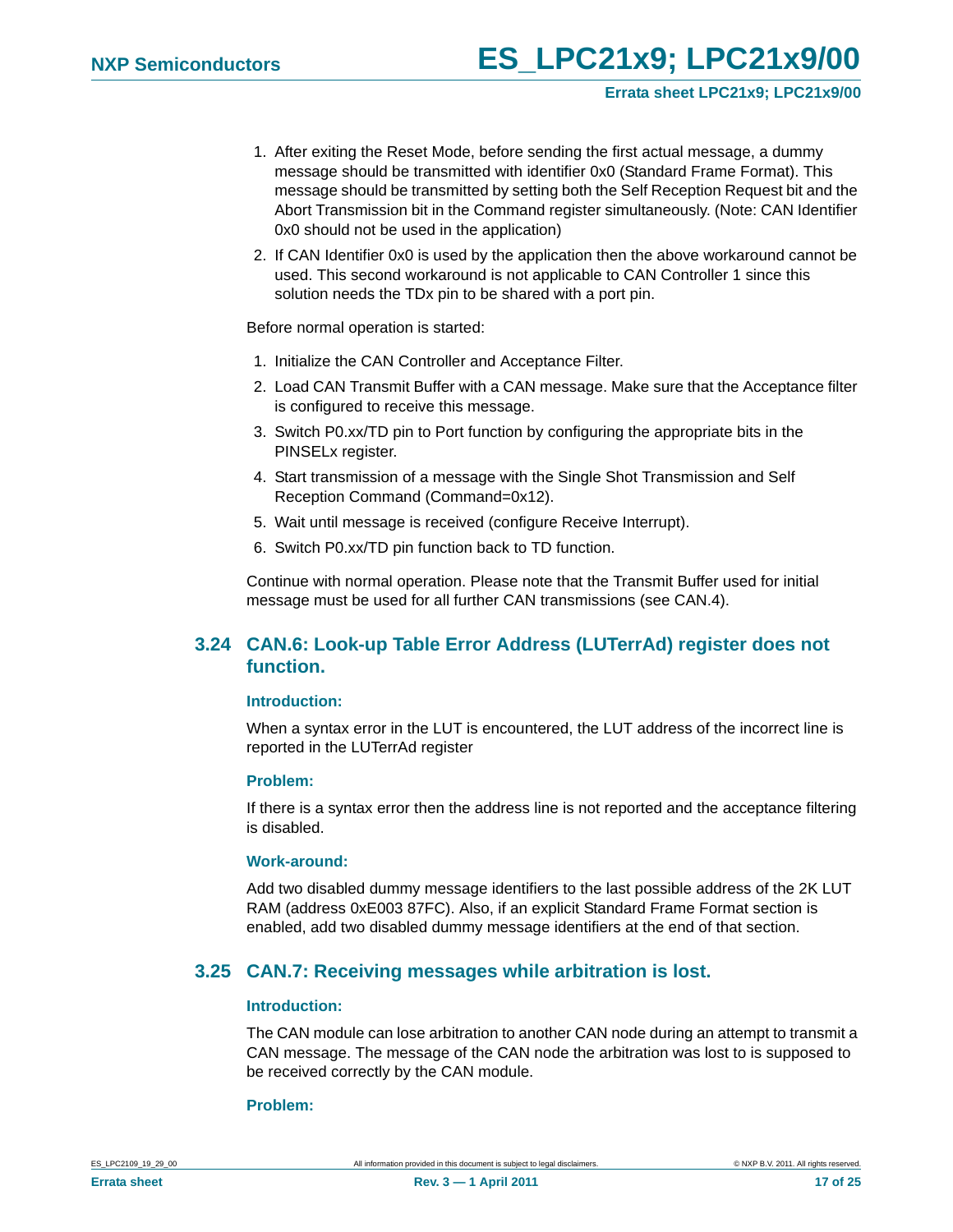Messages might not be received correctly if during a CAN Transmission the CAN bus arbitration is lost to another CAN node.

### <span id="page-17-0"></span>**Work-around:**

Use the Self Reception Request command instead of the Transmission Request command. However, it has to be taken into account that now all transmitted messages may be received if not prevented by appropriate Acceptance Filter settings. (Don't set up Acceptance Filter Message Identifiers for the messages you are transmitting yourself.)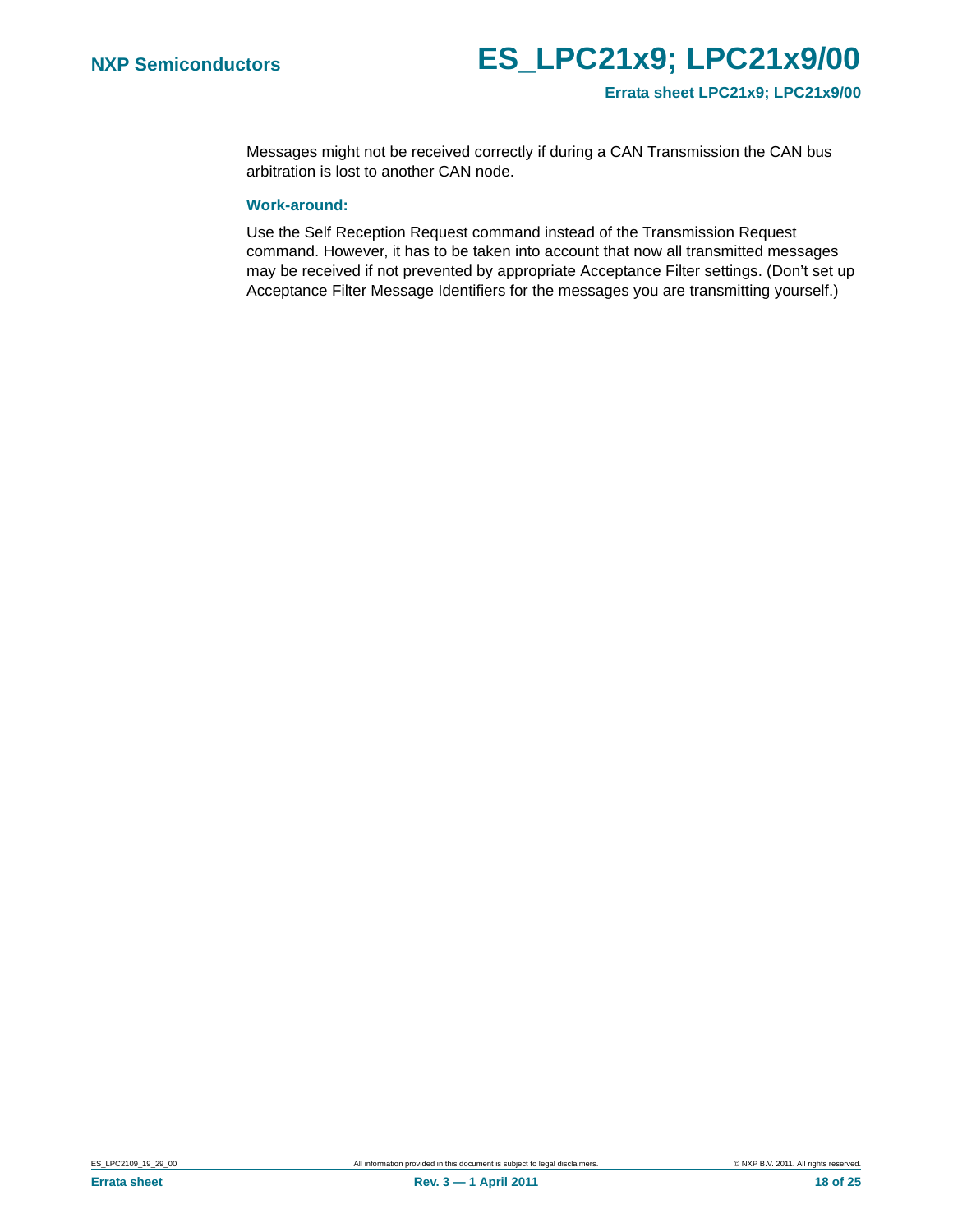## <span id="page-18-0"></span>**3.26 Reset.1: Device does not power up correctly under certain internal conditions**

#### <span id="page-18-1"></span>**Problem:**

If certain rare chip-internal conditions are met, the device will not start up correctly when executing a power-on reset. The crystal oscillator will be running but the device will not execute code.

#### <span id="page-18-2"></span>**Work-around:**

Apply a second (warm) reset pulse (without power-on cycle). The minimum time requirement between the first (unsuccessful) reset and the second reset is 4105 external oscillator clock cycles, which means that the assertion of the second reset should occur 4105 cycles or more after the deassertion of the first reset. For example, at 10 MHz, this is equal to 411  $\mu$ s; at 20 MHz, this is equal to 206  $\mu$ s. This can be achieved by using an external watchdog timer or by any other circuitry in the application that is able to assert a second reset pulse.

The root cause for this problem has been identified and will be fixed from Revision B of this device onwards. This problem will also be fixed in the LPC21x9/00 version of this device which will have a dedicated order number (LPC21x9FBD64/00).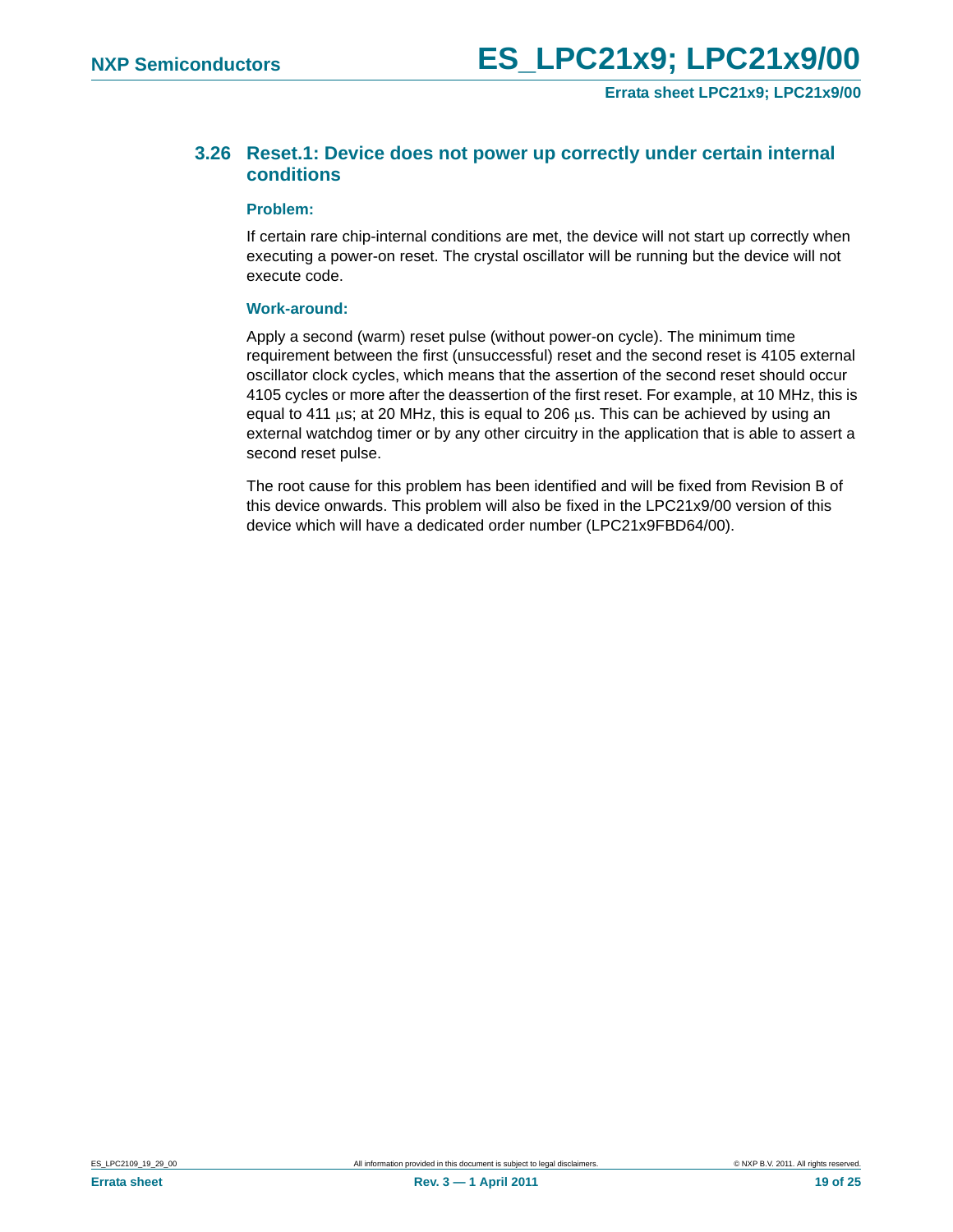## <span id="page-19-0"></span>**3.27 ADC.7: External sync inputs not operational**

#### <span id="page-19-1"></span>**Introduction:**

In software-controlled mode (BURST bit is 0), the 10-bit ADC can start conversion by using the following options in the A/D Control Register:

|  |     | When the BURST bit is 0, these bits control whether and when an ADC conversion is<br>started: |
|--|-----|-----------------------------------------------------------------------------------------------|
|  | 000 | No start (this value should be used when clearing PDN to 0).                                  |
|  | 001 | Start conversion now                                                                          |
|  | 010 | Start conversion when the edge selected by bit 27 occurs on<br>P0.16/EINT0/MAT0.2/CAP0.2 pin. |
|  | 011 | Start conversion when the edge selected by bit 27 occurs on P0.22/CAP0.0/MAT0.0 pin.          |
|  | 100 | Start conversion when the edge selected by bit 27 occurs on MAT0.1.                           |
|  | 101 | Start conversion when the edge selected by bit 27 occurs on MAT0.3.                           |
|  | 110 | Start conversion when the edge selected by bit 27 occurs on MAT1.0.                           |
|  | 111 | Start conversion when the edge selected by bit 27 occurs on MAT1.1.                           |

#### <span id="page-19-2"></span>**Problem:**

The external start conversion feature,  $ADCR:START = 0x2$  or 0x3, may not work reliably and ADC external trigger edges on P0.16 or P0.22 may be missed. The occurrence of this problem is peripheral clock (pclk) dependent. The probability of error (missing a ADC trigger from GPIO) is estimated as follows:

- **•** For PCLK\_ADC = 60 MHz, probability error = 12 %
- For PCLK ADC = 50 MHz, probability error = 6 %
- **•** For PCLK\_ADC = 12 MHz, probability error = 1.5 %

The probability of error is not affected by the frequency of ADC start conversion edges.

#### <span id="page-19-3"></span>**Work-around:**

In software-controlled mode (BURST bit is 0), the START conversion options (bits 26:24 set to 0x1 or 0x4 or 0x5 or 0x6 or 0x7) can be used. The user can also start a conversion by connecting an external trigger signal to a capture input pin (CAPx) from a Timer peripheral to generate an interrupt. The timer interrupt routine can then start the ADC conversion by setting the START bits (26:24) to 0x1. The trigger can also be generated from a timer match register.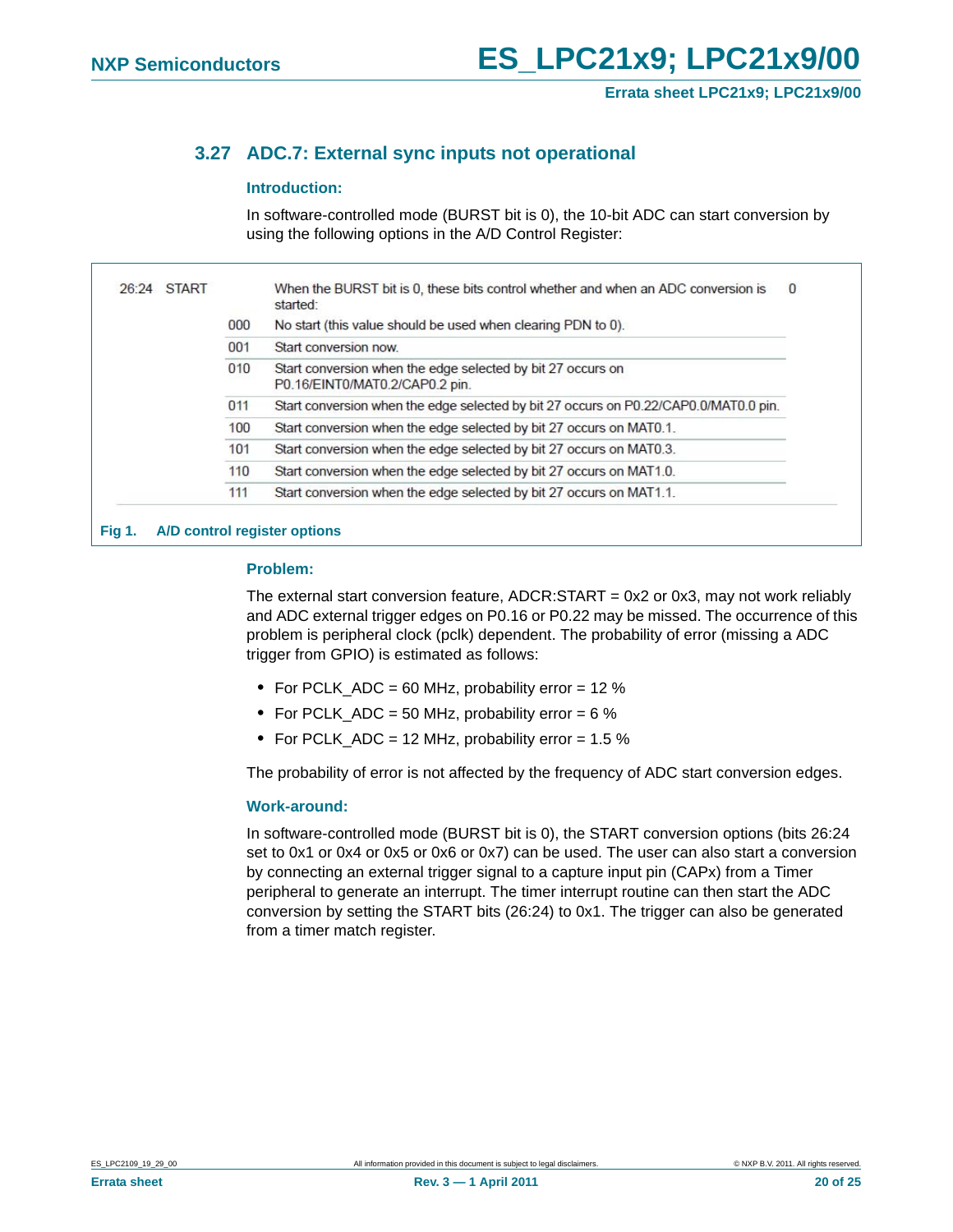## <span id="page-20-2"></span><span id="page-20-0"></span>**4. AC/DC deviations detail**

## **4.1 V<sub>IH</sub>.1: Incompatibility of actual V<sub>IH</sub> levels as compared to those specified**

#### <span id="page-20-3"></span>**Introduction:**

The specified, minimum, value for  $V_{IH}$  is 2.0 V.

#### <span id="page-20-4"></span>**Problem:**

Any pin associated with either an external interrupt input or an analog to digital converter (ADC) input has a  $V_{\text{H}}$  of 2.4 V, not 2.0 V. The pins that are affected are the ones that can be configured as either an ADC input or and external interrupt input, not just the ones that are configured as such.

#### <span id="page-20-5"></span>**Work-around:**

Make sure that high logic levels are at least 2.4 V at these pins.

## <span id="page-20-1"></span>**4.2 V3.1: Leakage current on V3 due to External Interrupt and/or Analog to Digital Converter (ADC) pins.**

#### <span id="page-20-6"></span>**Introduction:**

V3 is the power supply voltage for the I/O ports.

External interrupt pins are general purpose interrupt pins which are level and edge sensitive. They can optionally wake up the device from power down mode.

The ADC block can produce 10-bit samples with conversion time as low as 2.44 us.

#### <span id="page-20-7"></span>**Problem:**

If the external interrupt and/or ADC pins are pulled higher than 1.8 V then it will lead to increased current consumption from V3. If V3 is 3.0 V and V1.8 is 1.8 V then the leakage current will increase to a typical number of 200 uA (per pin).

Note: The ADC pins won't contribute to the leakage if they are not configured as digital inputs using the PINSELx register. External interrupt pins will contribute to the leakage irrespective of their pin configuration.

#### <span id="page-20-8"></span>**Work-around:**

None.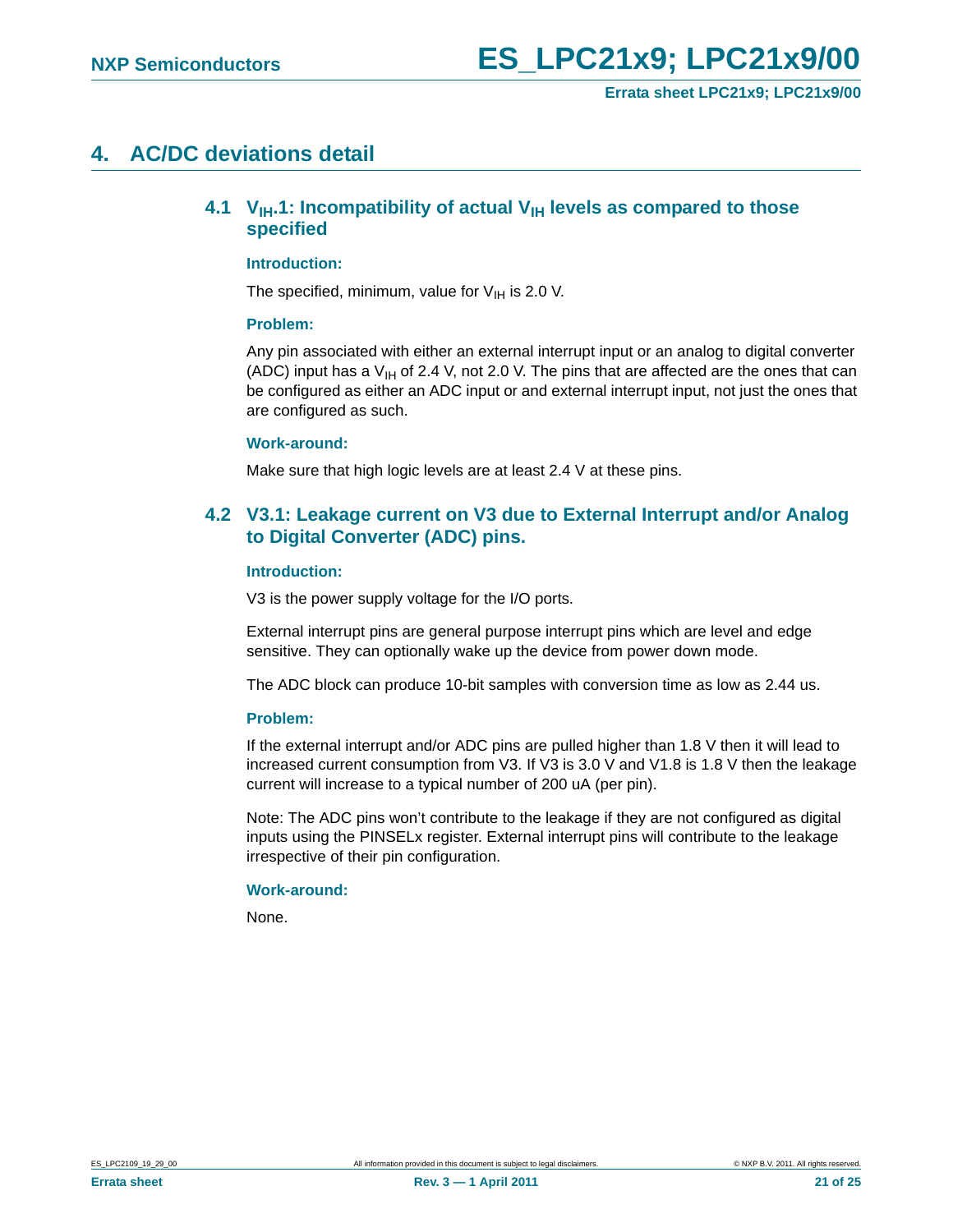## <span id="page-21-1"></span>**4.3 AINx.1: Corruption of an ADC conversion if any of the ADC input pins has a voltage higher than V3A**

#### <span id="page-21-2"></span>**Introduction:**

Analog input pins are multiplexed with GPIO pins which are 5 V tolerant.

#### <span id="page-21-3"></span>**Problem:**

The result of an ADC conversion will be corrupted if any of the GPIO pins which have an analog input as an alternate function is connected to a voltage higher than V3A.

#### <span id="page-21-4"></span>**Work-around:**

None

## <span id="page-21-5"></span><span id="page-21-0"></span>**5. Errata notes detail**

### **5.1 Note.1**

Pin TD1 (pin 10) must not be driven LOW during reset. If LOW on reset the device behavior is undetermined.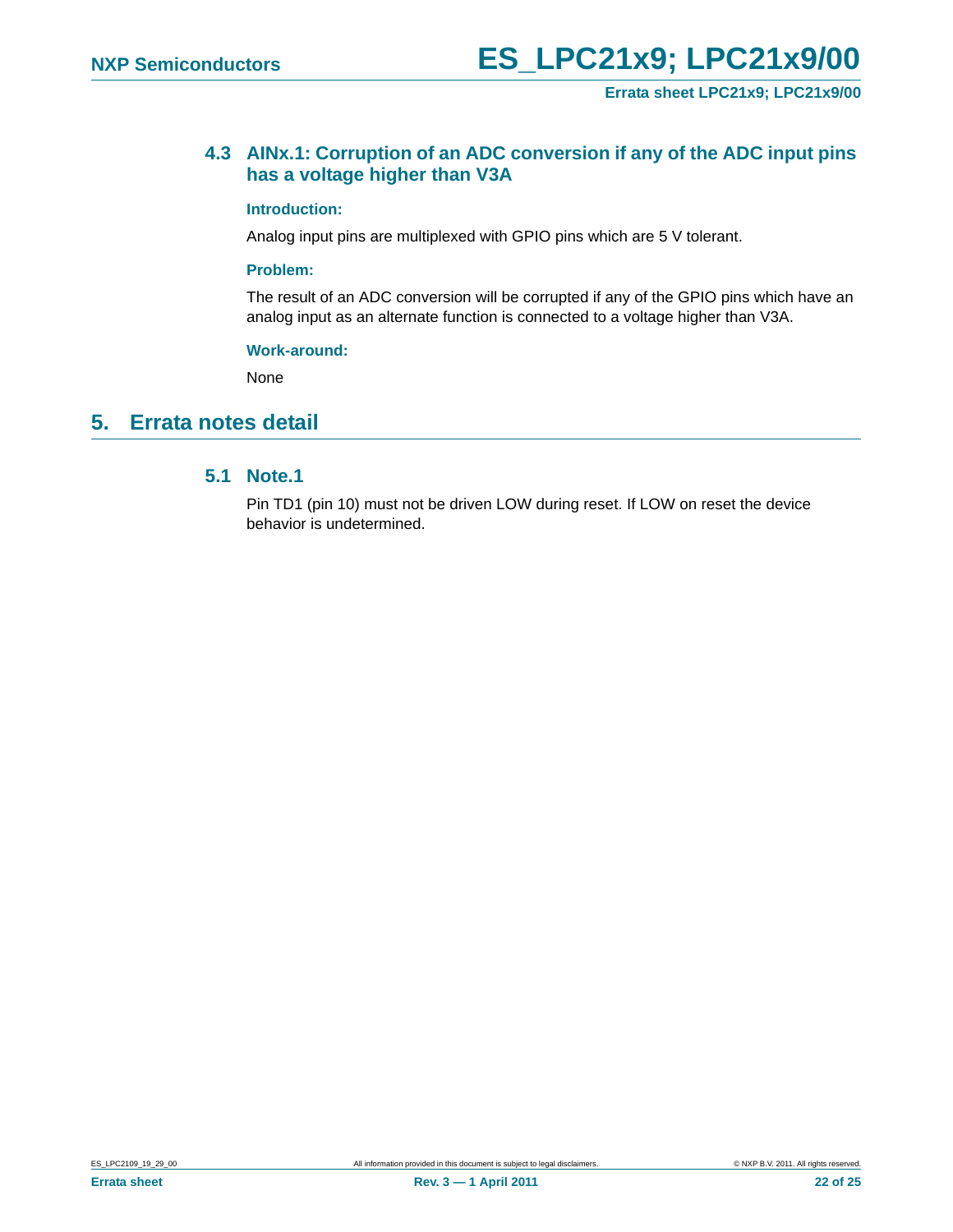#### **Errata sheet LPC21x9; LPC21x9/00**

# <span id="page-22-0"></span>**6. Legal information**

## <span id="page-22-1"></span>**6.1 Definitions**

**Draft —** The document is a draft version only. The content is still under internal review and subject to formal approval, which may result in modifications or additions. NXP Semiconductors does not give any representations or warranties as to the accuracy or completeness of information included herein and shall have no liability for the consequences of use of such information.

## <span id="page-22-2"></span>**6.2 Disclaimers**

**Limited warranty and liability —** Information in this document is believed to be accurate and reliable. However, NXP Semiconductors does not give any representations or warranties, expressed or implied, as to the accuracy or completeness of such information and shall have no liability for the consequences of use of such information.

In no event shall NXP Semiconductors be liable for any indirect, incidental, punitive, special or consequential damages (including - without limitation - lost profits, lost savings, business interruption, costs related to the removal or replacement of any products or rework charges) whether or not such damages are based on tort (including negligence), warranty, breach of contract or any other legal theory.

Notwithstanding any damages that customer might incur for any reason whatsoever, NXP Semiconductors' aggregate and cumulative liability towards customer for the products described herein shall be limited in accordance with the *Terms and conditions of commercial sale* of NXP Semiconductors.

**Right to make changes —** NXP Semiconductors reserves the right to make changes to information published in this document, including without limitation specifications and product descriptions, at any time and without notice. This document supersedes and replaces all information supplied prior to the publication hereof.

**Suitability for use —** NXP Semiconductors products are not designed, authorized or warranted to be suitable for use in life support, life-critical or safety-critical systems or equipment, nor in applications where failure or

malfunction of an NXP Semiconductors product can reasonably be expected to result in personal injury, death or severe property or environmental damage. NXP Semiconductors accepts no liability for inclusion and/or use of NXP Semiconductors products in such equipment or applications and therefore such inclusion and/or use is at the customer's own risk.

**Applications —** Applications that are described herein for any of these products are for illustrative purposes only. NXP Semiconductors makes no representation or warranty that such applications will be suitable for the specified use without further testing or modification.

Customers are responsible for the design and operation of their applications and products using NXP Semiconductors products, and NXP Semiconductors accepts no liability for any assistance with applications or customer product design. It is customer's sole responsibility to determine whether the NXP Semiconductors product is suitable and fit for the customer's applications and products planned, as well as for the planned application and use of customer's third party customer(s). Customers should provide appropriate design and operating safeguards to minimize the risks associated with their applications and products.

NXP Semiconductors does not accept any liability related to any default, damage, costs or problem which is based on any weakness or default in the customer's applications or products, or the application or use by customer's third party customer(s). Customer is responsible for doing all necessary testing for the customer's applications and products using NXP Semiconductors products in order to avoid a default of the applications and the products or of the application or use by customer's third party customer(s). NXP does not accept any liability in this respect.

**Export control —** This document as well as the item(s) described herein may be subject to export control regulations. Export might require a prior authorization from national authorities.

## <span id="page-22-3"></span>**6.3 Trademarks**

Notice: All referenced brands, product names, service names and trademarks are the property of their respective owners.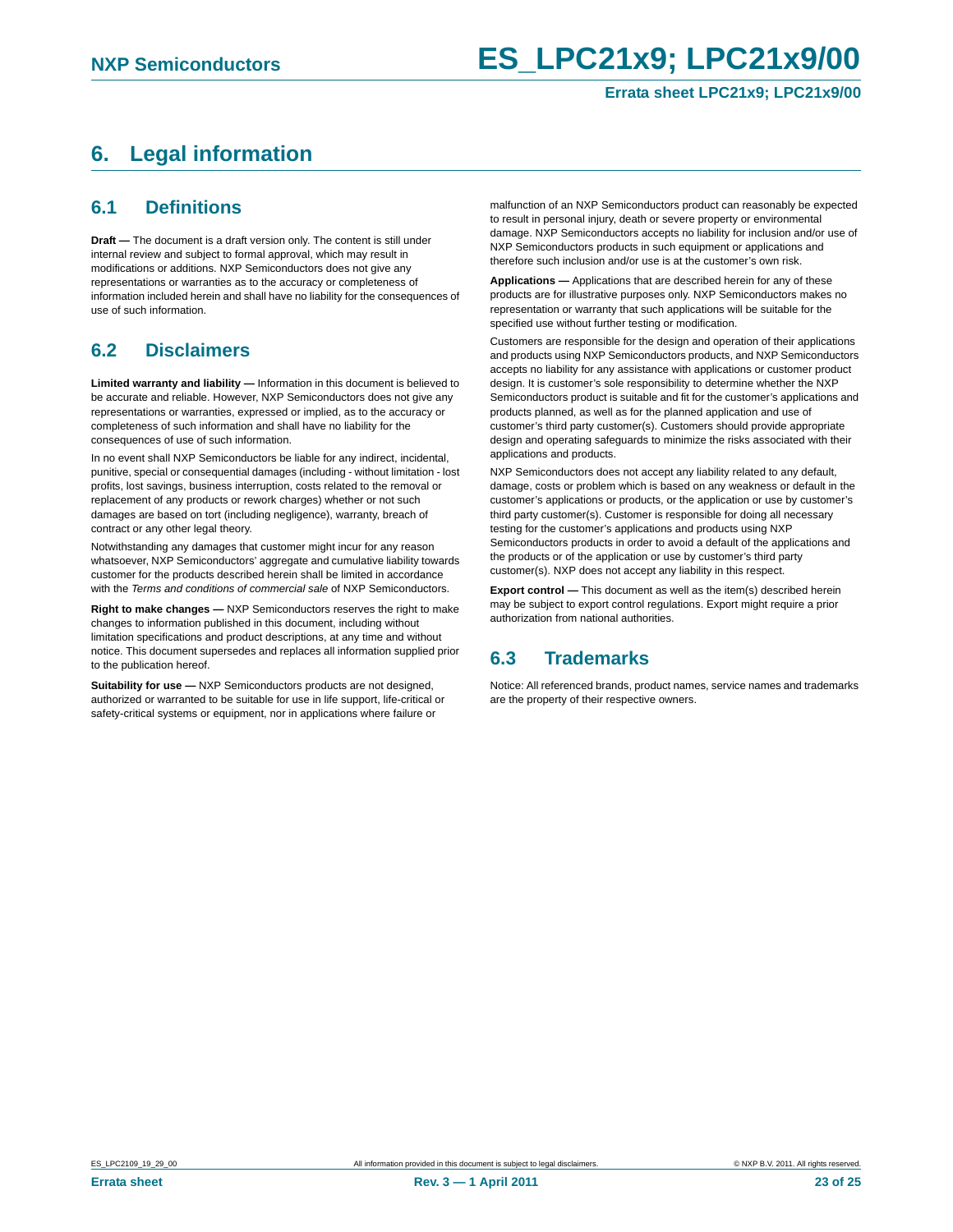**Errata sheet LPC21x9; LPC21x9/00**

# <span id="page-23-0"></span>**7. Contents**

| 1   | Product identification<br>3                                                       |
|-----|-----------------------------------------------------------------------------------|
| 2   | 3                                                                                 |
| 3   | Functional problems detail<br>5                                                   |
| 3.1 | IAP.1: Flash memory programming interface                                         |
|     | 5                                                                                 |
|     | Introduction: $\ldots \ldots \ldots \ldots \ldots \ldots \ldots \ldots$           |
|     | Work-around: $\ldots \ldots \ldots \ldots \ldots \ldots \ldots \ldots 5$          |
| 3.2 | ADC.1: First two ADC conversions in burst mode                                    |
|     | from same channel $\ldots, \ldots, \ldots, \ldots, \ldots$<br>6                   |
|     | Introduction: $\ldots \ldots \ldots \ldots \ldots \ldots \ldots \ldots \ldots 6$  |
|     |                                                                                   |
|     |                                                                                   |
| 3.3 | ADC.2: First conversion from channel specified by                                 |
|     | 6                                                                                 |
|     |                                                                                   |
|     |                                                                                   |
| 3.4 | ADC.3: Incorrect scan pattern<br>7                                                |
|     |                                                                                   |
|     |                                                                                   |
|     |                                                                                   |
| 3.5 | ADC.4: Global power down does not power down                                      |
|     | the ADC $\ldots \ldots \ldots \ldots \ldots \ldots \ldots \ldots \ldots$          |
|     | Introduction: $\ldots \ldots \ldots \ldots \ldots \ldots \ldots \ldots$           |
|     | Work-around: $\ldots \ldots \ldots \ldots \ldots \ldots \ldots \ldots$            |
| 3.6 | ADC.5: Edge triggered ADC conversion start                                        |
|     | 8                                                                                 |
|     |                                                                                   |
|     |                                                                                   |
|     |                                                                                   |
| 3.7 | ADC.6: Writing to ADCR while conversion in                                        |
|     | $progress \dots \dots \dots \dots \dots \dots \dots \dots \dots \dots \dots$<br>8 |
|     | $Introduction:$                                                                   |
|     |                                                                                   |
| 3.8 | SPI.1: Unintentional clearing of SPI interrupt                                    |
|     | 8                                                                                 |
|     |                                                                                   |
|     |                                                                                   |
|     |                                                                                   |
| 3.9 | SPI.2: Incorrect shifting of data in slave mode at                                |
|     |                                                                                   |
|     | Introduction: $\ldots \ldots \ldots \ldots \ldots \ldots \ldots$                  |
|     | Work-around: $\ldots \ldots \ldots \ldots \ldots \ldots \ldots$                   |
|     |                                                                                   |

| 3.10 | EXTINT.1: Corruption of VPBDIV via EXTPOLAR<br>9                                         |
|------|------------------------------------------------------------------------------------------|
|      |                                                                                          |
|      |                                                                                          |
|      |                                                                                          |
| 3.11 | EXTINT.2: Incorrect setting of EXTMODE and/or                                            |
|      | EXTPOLAR register while trying to set them to                                            |
|      | desired value $\ldots \ldots \ldots \ldots \ldots \ldots \ldots$<br>10                   |
|      | $Introduction: 10$                                                                       |
|      |                                                                                          |
| 3.12 | CAP.1: Problem when selecting P0.21 as a                                                 |
|      | capture 1.3 input (timer1).<br>10                                                        |
|      | $Introduction: 10$                                                                       |
|      |                                                                                          |
|      |                                                                                          |
| 3.13 | VPBDIV.1: Incorrect read of VPBDIV. 11                                                   |
|      |                                                                                          |
|      |                                                                                          |
|      |                                                                                          |
| 3.14 | Core.1: Incorrect update of the Abort Link register                                      |
|      | in Thumb state $\ldots \ldots \ldots \ldots \ldots \ldots \ldots$<br>11                  |
|      | $Introduction: 11$                                                                       |
|      |                                                                                          |
|      |                                                                                          |
|      |                                                                                          |
| 3.15 | TIMER.1: Missed Interrupt Potential<br>12<br>$Introduction: 12$                          |
|      |                                                                                          |
|      |                                                                                          |
| 3.16 | PWM.1: Missed Interrupt Potential for the Match                                          |
|      | functionality. The description is the same as                                            |
|      | above.<br>13                                                                             |
| 3.17 | Timer0.1: Match 0.1 output cannot be seen on                                             |
|      | port pin P0.5 if configured as an alternate                                              |
|      | function.<br>13                                                                          |
|      |                                                                                          |
|      |                                                                                          |
|      | Work-around: $\ldots$ , $\ldots$ , $\ldots$ , $\ldots$ , $\ldots$ , $\ldots$ , $\ldots$  |
| 3.18 | UART.1: Coinciding VPB read and hardware                                                 |
|      | register update<br>14                                                                    |
|      | $Introduction: 14$<br>$Problem: \ldots \ldots \ldots \ldots \ldots \ldots \ldots \ldots$ |
|      |                                                                                          |
| 3.19 | CAN.1: CAN bus activity does not wake from                                               |
|      | 15                                                                                       |
|      | $Introduction: \ldots \ldots \ldots \ldots \ldots \ldots \ldots \ldots \ldots 15$        |
|      |                                                                                          |
|      |                                                                                          |

## **continued >>**